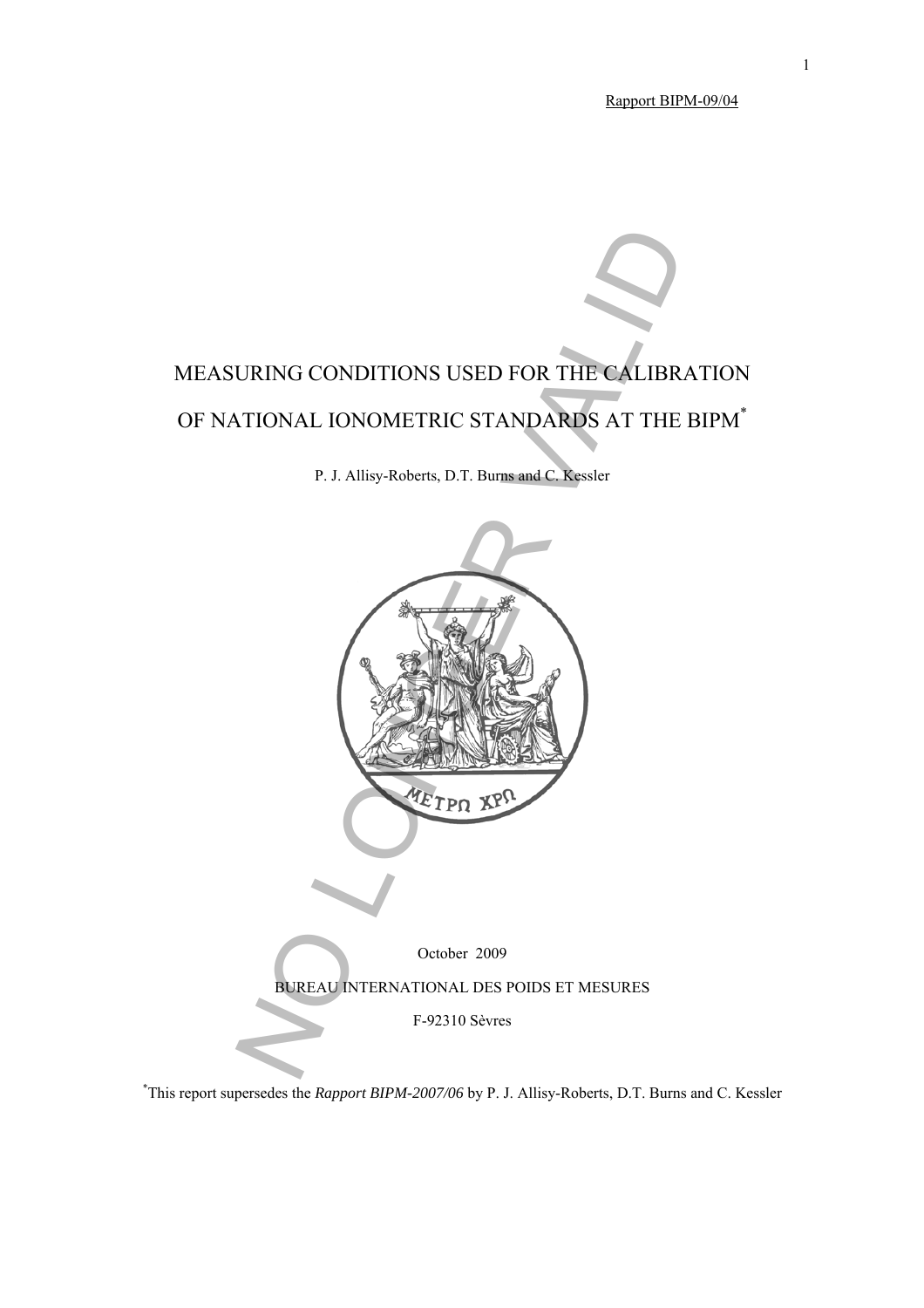## **Table of contents**

|            |                                                                                                                                                                                                                                                            | page |
|------------|------------------------------------------------------------------------------------------------------------------------------------------------------------------------------------------------------------------------------------------------------------|------|
| Ι.         | Introduction                                                                                                                                                                                                                                               | 3    |
| П.         | General remarks                                                                                                                                                                                                                                            | 3    |
| Ш.         | Calibration in terms of air kerma (x-rays, ${}^{60}Co$ , ${}^{137}Cs$ )                                                                                                                                                                                    | 4    |
| IV.        | Calibration in terms of absorbed dose to water $(^{60}Co)$                                                                                                                                                                                                 | 4    |
| V.         | Calibration in terms of ambient dose equivalent ( ${}^{60}Co, {}^{137}Cs$ )                                                                                                                                                                                | 5    |
| VI.        | Use of calibration coefficients                                                                                                                                                                                                                            | 5    |
| VII.       | Calibration uncertainties                                                                                                                                                                                                                                  | 6    |
| Table 1.   | X-rays (10 kV to 50 kV). Conditions of measurement at the BIPM                                                                                                                                                                                             | 7    |
| Table 2.   | X-rays (10 kV to 50 kV). Physical constants and correction factors used in the BIPM<br>determination of the air-kerma rate                                                                                                                                 | 8    |
| Table 3.   | X-rays (10 kV to 50 kV). Estimated relative standard uncertainties in the BIPM<br>determination of the air-kerma rate                                                                                                                                      | 9    |
| Table 4.   | X-rays (100 kV to 250 kV). Conditions of measurement at the BIPM                                                                                                                                                                                           | 10   |
| Table 5.   | X-rays (100 kV to 250 kV). Physical constants and correction factors used in the BIPM<br>determination of the air-kerma rate                                                                                                                               | 11   |
| Table 6.   | X-rays (100 kV to 250 kV). Estimated relative standard uncertainties in the BIPM<br>determination of the air-kerma rate                                                                                                                                    | 12   |
| Table 7.   | $60$ Co gamma radiation. Conditions of measurement at the BIPM                                                                                                                                                                                             | 13   |
| Table 8.   | ${}^{60}Co$ gamma radiation. Physical constants and correction factors used in the BIPM<br>determination of the air-kerma rate, and their estimated relative standard uncertainties                                                                        | 14   |
| Table 9.   | $60Co$ gamma radiation. Physical constants and correction factors used in the BIPM<br>ionometric determination of the absorbed-dose rate to water at 5 g cm <sup>-2</sup> , and their<br>estimated relative standard uncertainties                         | 15   |
| Table 10.  | $60Co$ gamma radiation for radiation-protection level at 3.5 m. Physical constants and<br>correction factors used in the BIPM determination of the air-kerma rate and ambient<br>dose equivalent rate, and their estimated relative standard uncertainties | 16   |
| Table 11.  | <sup>137</sup> Cs gamma radiation. Conditions of measurement at the BIPM                                                                                                                                                                                   | 17   |
| Table 12.  | $137Cs$ gamma radiation. Physical constants and correction factors used in the BIPM<br>determination of the air-kerma rate, and their estimated relative standard uncertainties                                                                            | 18   |
| Table 13.  | $137Cs$ gamma radiation. Physical constants and correction factors used in the BIPM<br>determination of the air-kerma rate at 3 m and the ambient dose equivalent rate, and<br>their estimated relative standard uncertainties                             | 19   |
| References |                                                                                                                                                                                                                                                            | 20   |

───────────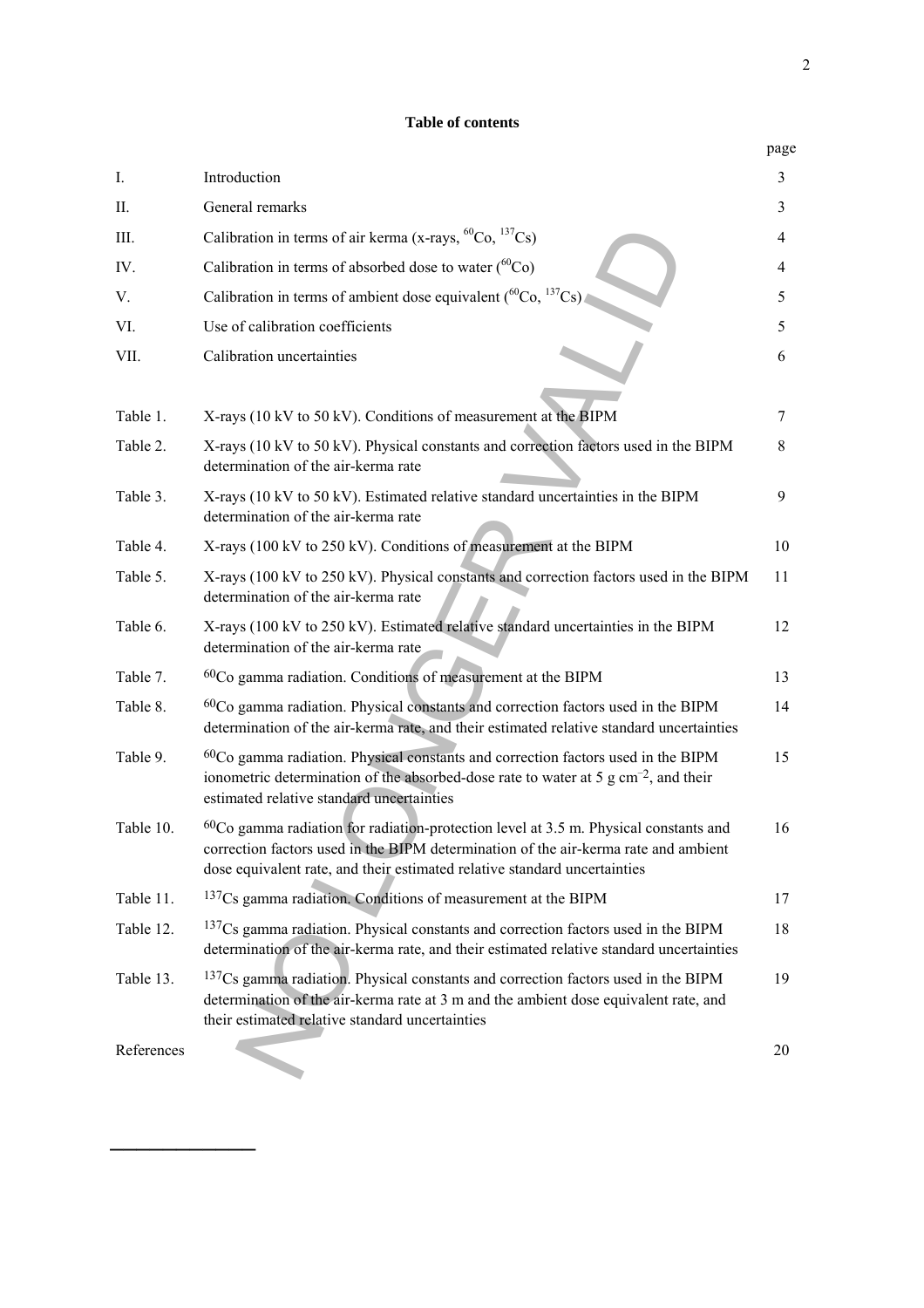**Abstract**. Information is presented on the experimental conditions used at the BIPM in the x- and γ-radiation beams for the calibration of transfer standards used for comparisons and national secondary standards in terms of air kerma, absorbed dose to water and ambient dose equivalent, together with the uncertainties involved in the determination of these dosimetric quantities.

#### **I. Introduction**

The BIPM calibrates national reference secondary standards (ionization chambers) for countries that are signatories of the Metre Convention. It works with a single, designated laboratory in each country for a given type of measurement. The calibrated instruments are then normally used as national references. For this reason, the chambers should be instruments of good quality; in particular, with respect to leakage current and both shortand long-term stability. Their calibration coefficients should not vary significantly with the conditions of irradiation. is national reference secondary standards (ionization chambers) for count<br>tere Convention. It works with a single, designated laboratory in each ce<br>the clositation is transmiss of good quality; in particular, with respect

Calibrations of ionization chambers are performed at the BIPM in terms of:

- air kerma in the low- and medium-energy x-ray ranges and in  ${}^{60}Co$  and  ${}^{137}Cs$  gamma radiations;
- absorbed dose to water in 60Co gamma radiation;
- ambient dose equivalent in  ${}^{60}Co$  and  ${}^{137}Cs$  gamma radiations.

The present report documents the conditions of measurement at the BIPM, the values for the physical constants and correction factors, and the estimated uncertainties in the determination of calibration coefficients.

#### **II. General remarks**

The reference plane is specified in terms of a distance from the radiation source or, in the case of low-energy x-rays, from the beam exit window. The reference point is the intersection of the beam axis with the reference plane.

For chamber types other than parallel plate, the chamber is positioned with its axis in the reference plane and with the stated point of measurement of the chamber at the reference point. For calibration in gamma radiation the chamber is used with the build-up cap provided. The orientation of the chamber is such that the number or text inscribed on the stem faces the radiation source, unless a different orientation is indicated. Parallel-plate chambers are calibrated with the front surface of the chamber casing<sup>1</sup> in the reference plane, unless a different surface is indicated on the chamber, and with the entrance window centred on the beam axis.

All chambers are irradiated for at least thirty minutes, with the appropriate polarizing potential applied, before any measurements are made.

The leakage current is normally measured before and after each set of measurements and a correction applied based on the mean value. A chamber for which the relative leakage current is high, and in particular for which the leakage is also variable, might be considered unsuitable for calibration. In this case, a study note is issued.

The irradiation facilities at the BIPM are temperature controlled (close to 20 °C) at the level of around 100 mK. For air-kerma measurements in <sup>60</sup>Co and <sup>137</sup>Cs, an additional, passive enclosure is used to ensure temperature stability below 50 mK. The BIPM reference conditions for air temperature, pressure and relative humidity are  $T_0$  = 293.15 K,  $P_0$  = 101.325 kPa and 50 % respectively. As the relative humidity is controlled within the range 47 % to 53 %, no humidity correction is applied.

<span id="page-2-0"></span> 1 Clarification made subsequent to initial publication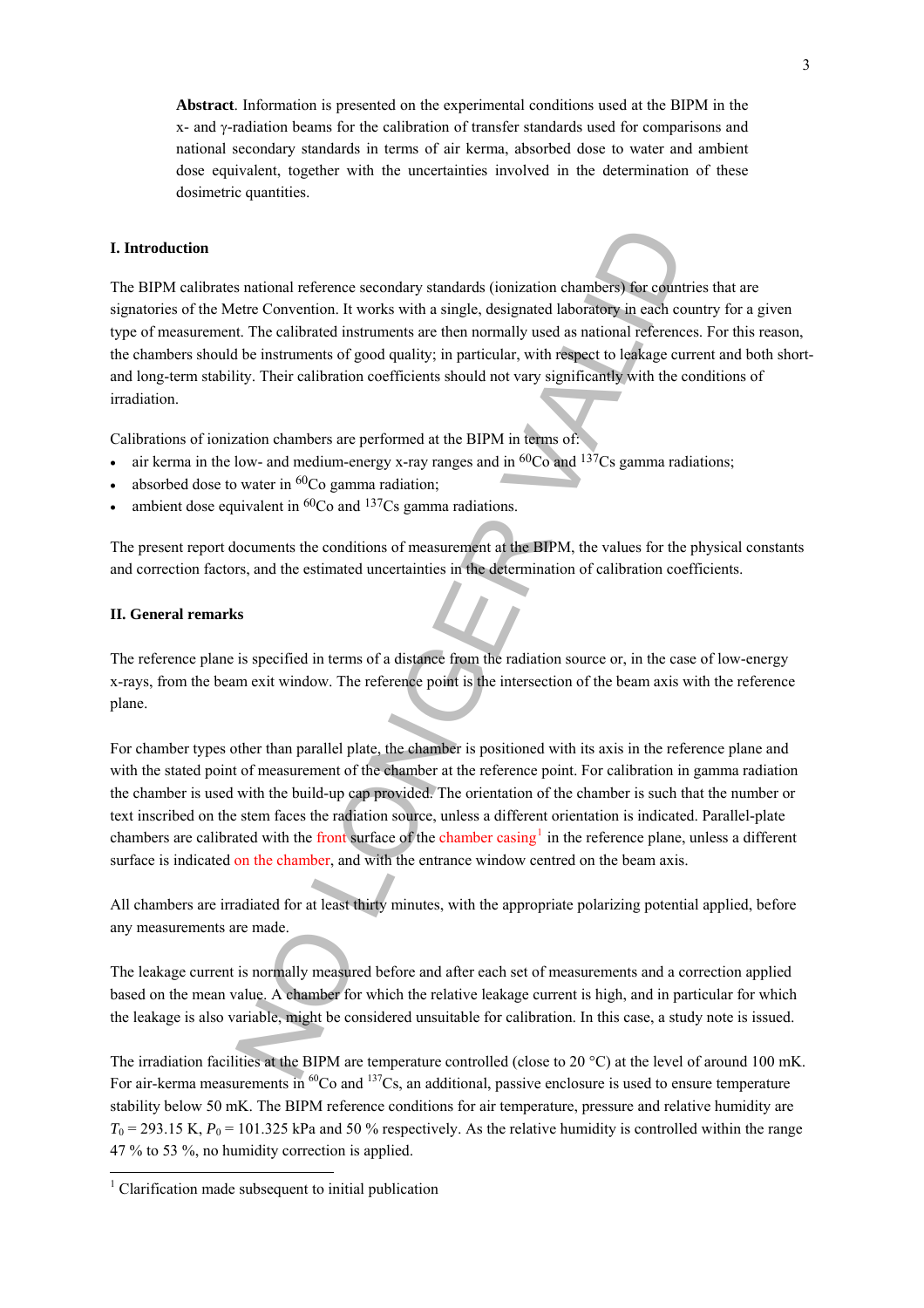No correction is applied for lack of saturation; the air-kerma rate is stated in the certificate. For the thimble chamber types calibrated in gamma radiation the radial non-uniformity correction for the BIPM beams is small and is stated in the certificate, although no correction factor is applied. In x-rays, chambers of larger dimensions may be calibrated and the appropriate correction factor is always applied. For calibrations at radiation-protection levels in terms of ambient dose equivalent, the radial non-uniformity correction for the BIPM beams is stated in the certificate although no correction is applied as a similar correction is assumed at the national laboratory.

## **III. Calibration in terms of air kerma (x-rays, 60Co, 137Cs)**

The transfer chamber is operated in air at the stated reference distance. The calibration coefficient  $N_K$  is defined by the relation

$$
N_{K} = \dot{K}_{\text{BIPM}} / I , \qquad (1)
$$

where  $\dot{K}_{\text{BIPM}}$  is the air-kerma rate at the reference point, measured with the BIPM standard, and *I* is the ionization current of the transfer chamber under the BIPM reference conditions of air temperature, pressure and humidity. The value of *I* is given by

$$
I = I_{\exp} (T P_0) / (T_0 P) \tag{2}
$$

where  $I_{\text{exp}}$  is the ionization current measured at temperature *T* (expressed in K) and pressure *P* (expressed in kPa).

When requested, the calibration coefficient for exposure,  $N_X$ , is given by

$$
N_X = N_K (1 - g)/(W/e),
$$
 (3)

where *g* is the fraction of electron energy lost in radiative processes in air [1], *W* is the mean energy expended to produce an ion pair in dry air, and *e* is the electron charge [1, 2].

Details of the conditions of measurement at the BIPM and the uncertainties in the determination of  $\dot{K}_{\text{BIPM}}$  are given in Tables 1 to 6 for x-rays, in Tables 7 and 8 for <sup>60</sup>Co and in Tables 11 and 12 for <sup>137</sup>Cs. In these tables, the relative standard uncertainties estimated by statistical methods (Type A) are denoted by  $s_i$  and those estimated by other means (Type B) are designated by  $u_i$ .

## **IV. Calibration in terms of absorbed dose to water (60Co)**

The transfer chamber is placed in its waterproof sleeve and positioned in the BIPM cubic water phantom of side 30 cm. Its axis is placed in the reference plane, at the reference depth of 5 g cm−2 in water. This depth includes the window of the phantom (PMMA,  $0.476$  g cm<sup>-2</sup>) and is corrected for the change in water density with temperature. As well as correctly orienting the chamber, a reference mark on the sleeve is rotated so as to point towards the radiation source, unless a different orientation is indicated. Figure 1.1 The set of the state of the state of the calibration coefficient of the state of the state of the state of the state and the state of the state of the state of the state of the state of the state of the state o

The calibration coefficient,  $N_{D,w}$ , is determined using the relation

$$
N_{D,\text{w}} = \dot{D}_{\text{w}} / (I_{\text{w}} k_{\text{pf}}),\tag{4}
$$

where: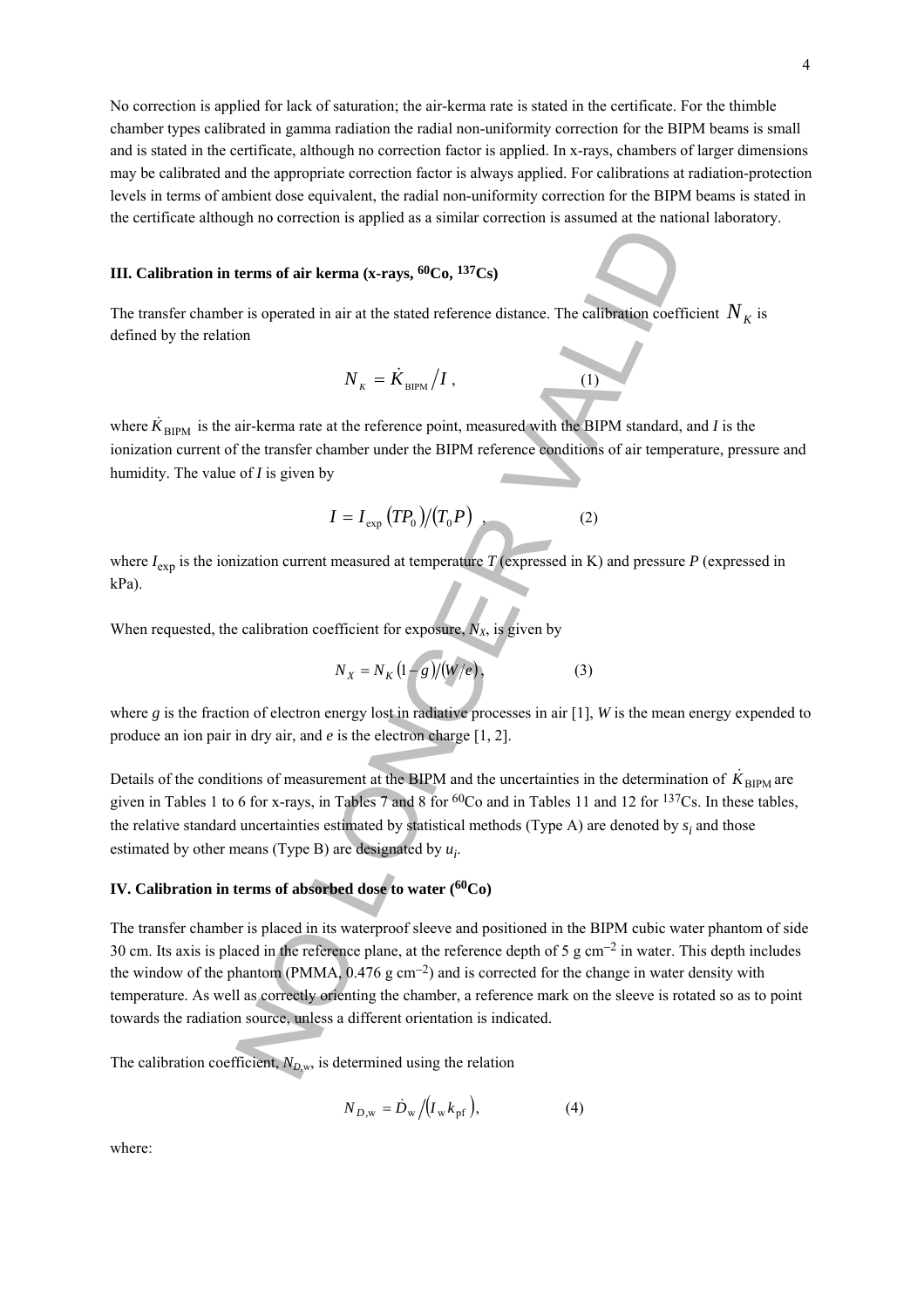$\dot{D}_{\rm w}$  is the absorbed dose rate to water at the reference point, measured using the BIPM standard at a depth of 5 g cm<sup>-2</sup> in water;

*I<sub>w</sub>* is the ionization current measured using the transfer chamber under the BIPM reference conditions of air temperature, pressure and humidity;

 $k<sub>pf</sub> = 0.9996$  is a correction factor applied to  $I<sub>w</sub>$  for the non-equivalence with water of the PMMA window of the phantom.

The conditions of measurement at the BIPM are given in Table 7. The physical constants and correction factors used in the ionometric determination of the absorbed dose rate to water at 5 g  $cm^{-2}$  are given in Table 9 along with their estimated relative uncertainties.

## **V. Calibration in terms of ambient dose equivalent (60Co, 137Cs)**

The transfer chamber is positioned in air, with its axis in the reference plane.

The calibration coefficient,  $N_H$ , is determined using the relation

$$
N_H = \dot{H}^*(10)/I_H \quad , \quad \textbf{(5)}
$$

where:

 $\dot{H}^*(10)$  is the ambient dose equivalent rate, which for <sup>60</sup>Co radiation is measured using the BIPM standard and for 137Cs radiation is deduced by calculation from the measured air-kerma rate;

 $I_H$  is the ionization current measured by the transfer chamber under the BIPM reference conditions of air temperature, pressure and humidity.

The conditions of measurement at the BIPM are given in Tables 7 and 11 for <sup>60</sup>Co and <sup>137</sup>Cs, respectively. The physical constants and correction factors used in the ionometric determination of the ambient dose equivalent are given in [3] and in Table 10 for  ${}^{60}Co$  and in Tables 12 and 13 for  ${}^{137}Cs$ .

#### **VI. Use of calibration coefficients**

A national standard calibrated in the BIPM beam can be used in another beam, taking the calibration coefficients  $N_K$ ,  $N_{D,w}$  or  $N_H$ , obtained from (1), (4) and (5), respectively, to determine *K*,  $D_w$  or  $H^*(10)$  in that beam, subject to certain provisions as listed below:

(a) The humidity conditions must not differ significantly from those of the calibration at the BIPM. If the relative humidity is outside the range 30 % to 70 %, the data given in [4] should be used.

(b) The conditions of measurement must not differ significantly from those of the calibration at the BIPM. Otherwise, additional corrections may be necessary (see for example [5] and [6]). Particular attention should be paid to: easurement at the BIPM are given in Table 7. The physical constants and<br>cic determination of the absorbed dose rate to water at 5 g cm<sup>-2</sup> are given<br>relative uncertainties.<br>Firms of ambient dose equivalent (<sup>60</sup>Co, <sup>137</sup>C

- the radiation quality, particularly in the x-ray range;
- the distance from the source;
- the dimensions of the radiation field, in particular with regard to the radiation scattered by the stem and the support for calibration in terms of air kerma;
- the intensity of the ionization current, which can produce a change in the ion recombination;
- the radial non-uniformity of the beam over the cross-section of the chamber [7, 8].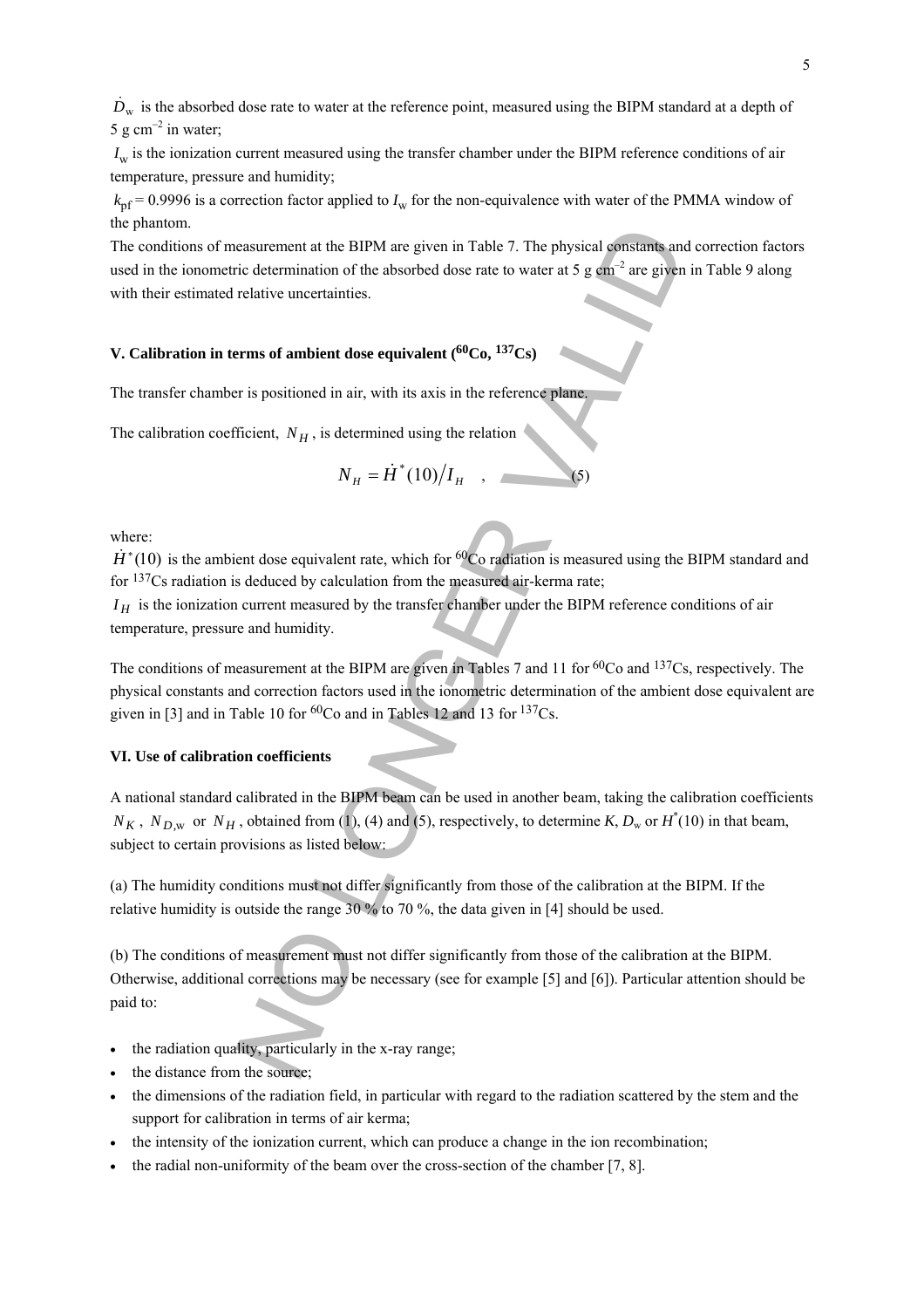#### **VII. Calibration uncertainties**

The uncertainties associated with dosimetry measurements made at the BIPM are analysed in accordance with the *Guide to the Expression of Uncertainty in Measurement* [9]. The uncertainty budgets for the dosimetry standards are given in Tables 3, 6, 8, 9, 10, 12 and 13. The BIPM standard uncertainties are combined with the uncertainties associated with the chamber under calibration to give the combined standard uncertainty of the calibration coefficient. This value is given in the calibration certificate.

It is emphasized that the uncertainty associated with BIPM calibrations is a combined *standard* uncertainty without the application of a coverage factor *k*. This long-standing practice of not applying a coverage factor is considered to facilitate the combination of the BIPM and NMI uncertainties and thus simplify the subsequent dissemination of the standard to the customers of the NMI.

The BIPM dosimetry measurements fulfil the criteria of section G.6.6 of [9]. In particular, for the purpose of calculating the expanded uncertainty for their end result at a specified level of confidence, an NMI can assume that the effective number of degrees of freedom for a BIPM calibration is sufficient to be able to use a coverage factor  $k = 2$  for a level of confidence of approximately 95 %. Any exceptions are noted in the calibration certificate.

nt. This value is given in the calibration certificate.<br>
the uncertainty associated with BIPM calibrations is a combined standard on of a coverage factor k. This long-standing practice of not applying a.<br>
standard to the c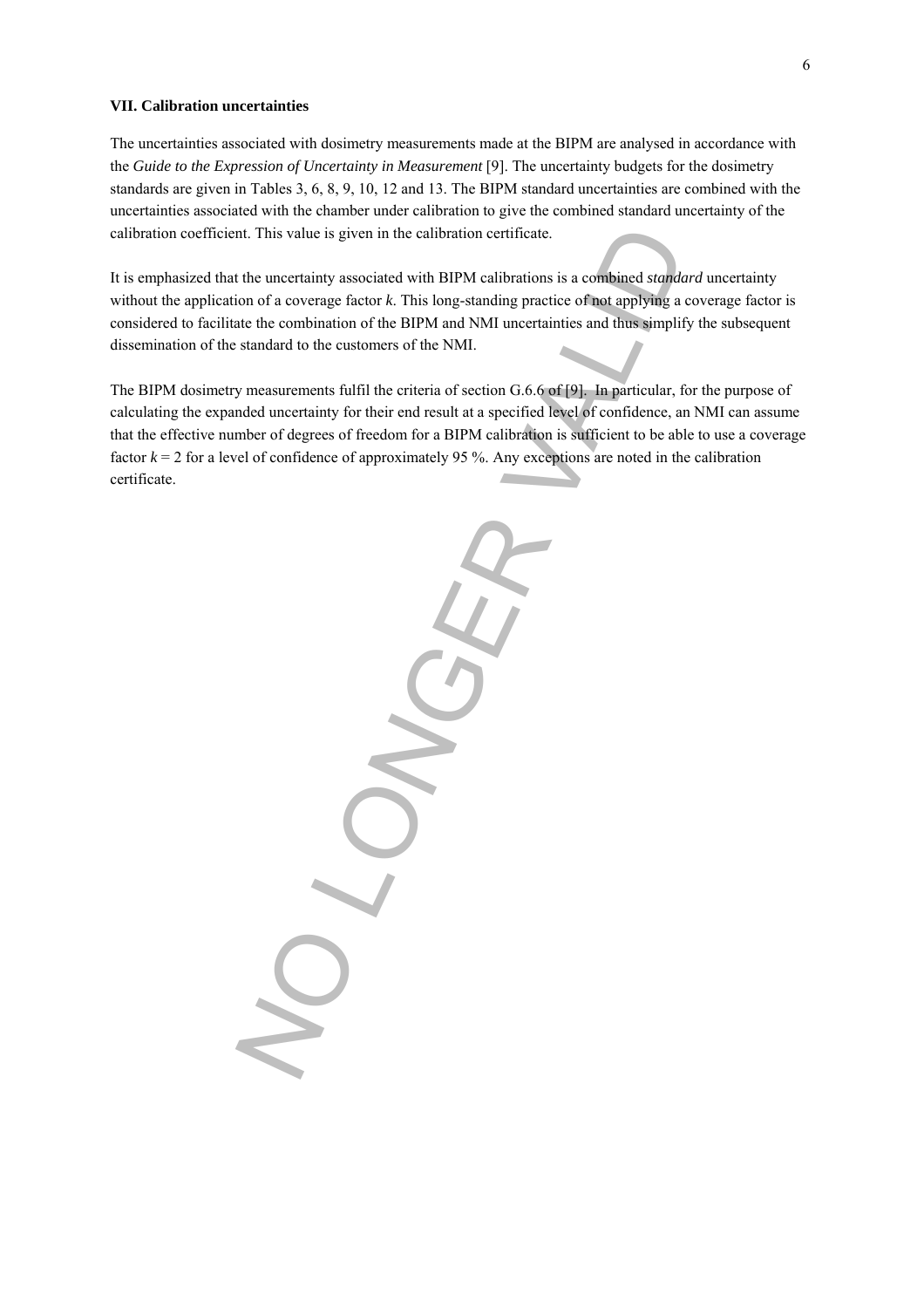## **Table 1. X-rays (10 kV to 50 kV)**

#### **Conditions of measurement at the BIPM**

| X-ray tube                                                                         | W-anode          | Mo-anode        |
|------------------------------------------------------------------------------------|------------------|-----------------|
| Distance between beryllium window of x-ray tube and<br>reference plane of standard | $50 \text{ cm}$  | $60 \text{ cm}$ |
| Beam diameter in reference plane                                                   | 8.4 cm           | $10 \text{ cm}$ |
| Beryllium filtration                                                               | $\approx$ 3.0 mm | $0.8$ mm        |
|                                                                                    |                  |                 |

## **Reference qualities W-anode x-ray tube** (recommended by Section I of CCEMRI [10, 11])

| X-ray tube voltage /kV                                                   | 10             | 30    | 25    | 50(b) | 50 (a) $^{(2)}$ |
|--------------------------------------------------------------------------|----------------|-------|-------|-------|-----------------|
| Al filtration /mm                                                        | $\overline{0}$ | 0.208 | 0.372 | 1.008 | 3.989           |
| Al half-value layer/mm                                                   | 0.037          | 0.169 | 0.242 | 1.017 | 2.262           |
| $\overline{\mu}/\rho$ <sup>(1)</sup> /(cm <sup>2</sup> g <sup>-1</sup> ) | 14.84          | 3.66  | 2.60  | 0.75  | 0.38            |
| air-kerma rate /(mGy $s^{-1}$ )                                          | 1.00           | 1.00  | 1.00  | 1.00  | 1.00            |
|                                                                          |                |       |       |       |                 |

| Distance between beryllium window of x-ray tube and<br>reference plane of standard                           |                  |       | 50 cm            |       | 60 cm           |  |
|--------------------------------------------------------------------------------------------------------------|------------------|-------|------------------|-------|-----------------|--|
| Beam diameter in reference plane                                                                             |                  |       | 8.4 cm           |       | $10 \text{ cm}$ |  |
| Beryllium filtration                                                                                         |                  |       | $\approx 3.0$ mm |       | $0.8$ mm        |  |
|                                                                                                              |                  |       |                  |       |                 |  |
| Reference qualities W-anode x-ray tube (recommended by Section I of CCEMRI [10, 11])                         |                  |       |                  |       |                 |  |
| X-ray tube voltage /kV                                                                                       | $10\,$           | 30    | 25               | 50(b) | 50 (a) $^{(2)}$ |  |
| Al filtration /mm                                                                                            | $\boldsymbol{0}$ | 0.208 | 0.372            | 1.008 | 3.989           |  |
| Al half-value layer /mm                                                                                      | 0.037            | 0.169 | 0.242            | 1.017 | 2.262           |  |
| $\overline{\mu}/\rho$ <sup>(1)</sup> /(cm <sup>2</sup> g <sup>-1</sup> )                                     | 14.84            | 3.66  | 2.60             | 0.75  | 0.38            |  |
| air-kerma rate /(mGy $s^{-1}$ )                                                                              | 1.00             | 1.00  | $1.00\,$         | 1.00  | 1.00            |  |
|                                                                                                              |                  |       |                  |       |                 |  |
| Reference qualities Mo-anode x-ray tube                                                                      |                  |       |                  |       |                 |  |
| X-ray tube voltage /kV                                                                                       | $25 -$           | 28    |                  | 30    | 35              |  |
| Mo filtration $/\mu$ m                                                                                       | 30               | 30    |                  | 30    | 30              |  |
| Al half-value layer /mm                                                                                      | 0.277            | 0.310 |                  | 0.329 | 0.365           |  |
| $\overline{\mu}/\rho$ <sup>(1)</sup> /(cm <sup>2</sup> g <sup>-1</sup> )                                     | 2.20             | 1.99  |                  | 1.91  | 1.74            |  |
| air-kerma rate /(mGy $s^{-1}$ )                                                                              | 2.00             | 2.00  |                  | 2.00  | 2.00            |  |
| $^{(1)}$ mass air-attenuation coefficient<br>$^{(2)}$ the more-filtered of the two 50 kV radiation qualities |                  |       |                  |       |                 |  |
|                                                                                                              |                  |       |                  |       |                 |  |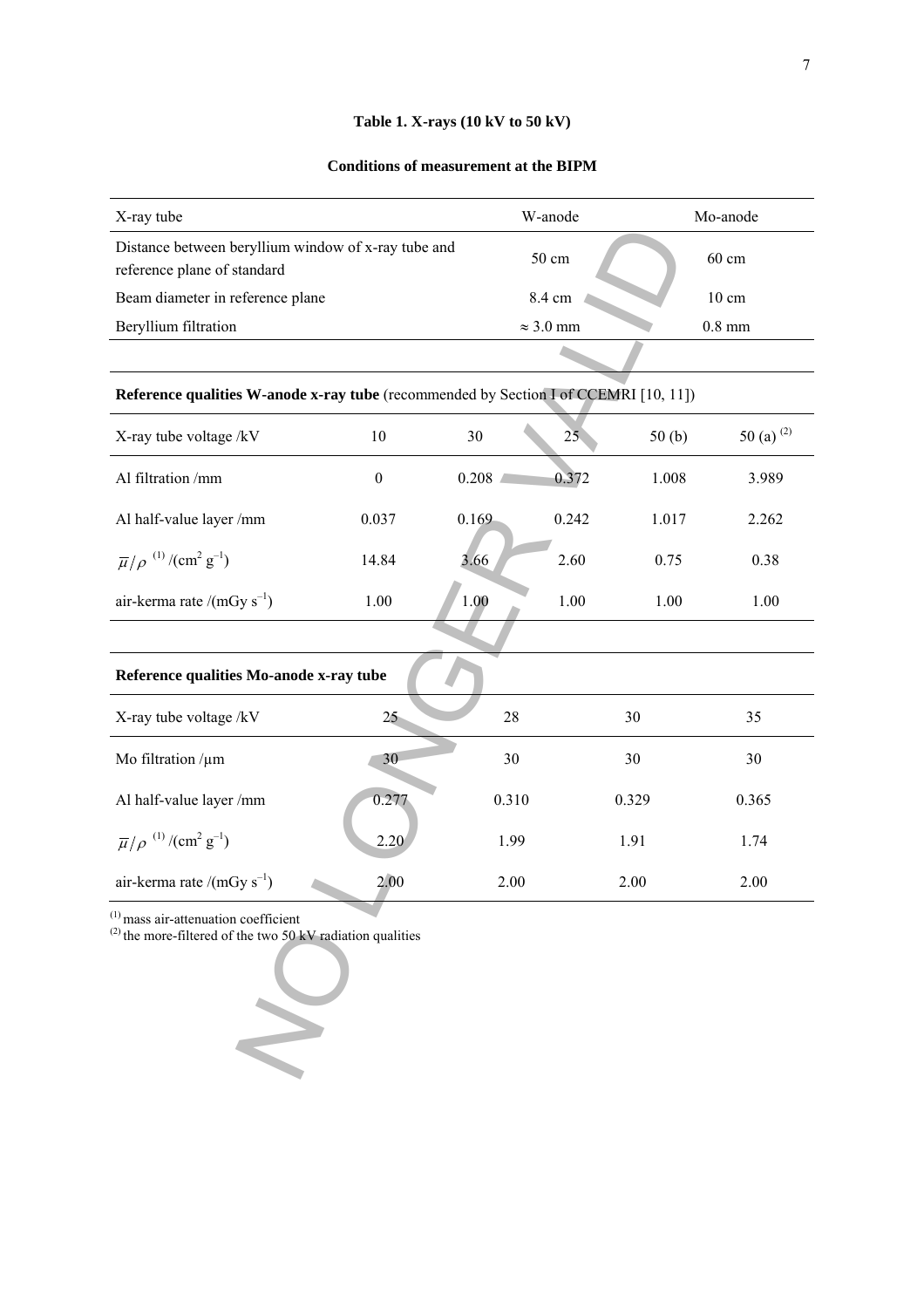**Physical constants and correction factors used in the BIPM determination of the air-kerma rate (1)** Dry air density (273.15 K, 101.325 kPa) = 1.2930 kg m<sup>-3</sup>  $W/e = 33.97$  J C<sup>-1</sup>:

|                  | Measuring volume FAC-L-01: 1.2004 cm <sup>3</sup> |        |        |                 |        |        |
|------------------|---------------------------------------------------|--------|--------|-----------------|--------|--------|
|                  | X-ray tube voltage /kV                            | 10     | 30     | 25              | 50(b)  | 50(a)  |
|                  | Correction factors                                |        |        |                 |        |        |
| $k_{\rm sc}$     | scattered radiation                               | 0.9962 | 0.9972 | 0.9973          | 0.9977 | 0.9979 |
| $k_{\rm fl}$     | fluorescence                                      | 0.9952 | 0.9971 | 0.9969          | 0.9980 | 0.9985 |
| $k_{e}$          | electron loss                                     | 1.0000 | 1.0000 | 1.0000          | 1.0000 | 1.0000 |
| $k_{\rm s}$      | saturation                                        | 1.0006 | 1.0007 | $\sqrt{1.0007}$ | 1.0007 | 1.0007 |
| $k_{\rm pol}$    | polarity                                          | 1.0005 | 1.0005 | 1.0005          | 1.0005 | 1.0005 |
| $k_{\rm a}$      | air attenuation <sup>(2)</sup>                    | 1.1957 | 1.0451 | 1.0319          | 1.0091 | 1.0046 |
| $k_d$            | field distortion                                  | 1.0000 | 1.0000 | 1.0000          | 1.0000 | 1.0000 |
| $k_{\text{dia}}$ | diaphragm <sup>(3)</sup>                          | 0.9999 | 0.9995 | 0.9996          | 0.9989 | 0.9984 |
| $k_{p}$          | wall transmission                                 | 1.0000 | 1.0000 | 1.0000          | 1.0000 | 1.0000 |
| $k_{\rm h}$      | humidity                                          | 0.998  | 0.998  | 0.998           | 0.998  | 0.998  |
| $1-g$            | radiative loss                                    | 1.0000 | 1.0000 | 1.0000          | 1.0000 | 1.0000 |
|                  |                                                   |        |        |                 |        |        |
|                  | Mo-anode x-ray tube                               |        |        |                 |        |        |
|                  | Measuring volume FAC-L-02: 1.2197 cm <sup>3</sup> |        |        |                 |        |        |
|                  | X-ray tube voltage /kV                            | 25     | 28     |                 | 30     | 35     |
|                  | Correction factors                                |        |        |                 |        |        |
| $k_{\rm sc}$     | scattered radiation                               | 0.9977 | 0.9977 |                 | 0.9978 | 0.9978 |
| $k_{\rm fl}$     | fluorescence                                      | 0.9975 | 0.9976 |                 | 0.9976 | 0.9977 |
| $k_{\rm e}$      | electron loss                                     | 1.0000 | 1.0000 |                 | 1.0000 | 1.0000 |
| $k_{\rm s}$      | saturation                                        | 1.0015 | 1.0015 |                 | 1.0015 | 1.0015 |
| $k_{\rm pol}$    | polarity                                          | 1.0000 | 1.0000 |                 | 1.0000 | 1.0000 |
| $k_{\rm a}$      | air attenuation $(2)$                             | 1.0269 | 1.0244 |                 | 1.0233 | 1.0212 |
| $k_d$            | field distortion                                  | 1.0000 | 1.0000 |                 | 1.0000 | 1.0000 |
| $k_{\text{dia}}$ | diaphragm                                         | 0.9996 | 0.9995 |                 | 0.9995 | 0.9995 |
| $k_{p}$          | wall transmission                                 | 1.0000 | 1.0000 |                 | 1.0000 | 1.0000 |
| $k_{\rm h}$      | humidity                                          | 0.998  | 0.998  |                 | 0.998  | 0.998  |
| $1-g$            | radiative loss                                    | 1.0000 | 1.0000 |                 | 1.0000 | 1.0000 |
|                  |                                                   |        |        |                 |        |        |

<sup>(2)</sup> Values at 293.15 K and 101.325 kPa for an attenuation length of 10.0 cm.

 $^{(3)}$  Values adopted September 2009 [15].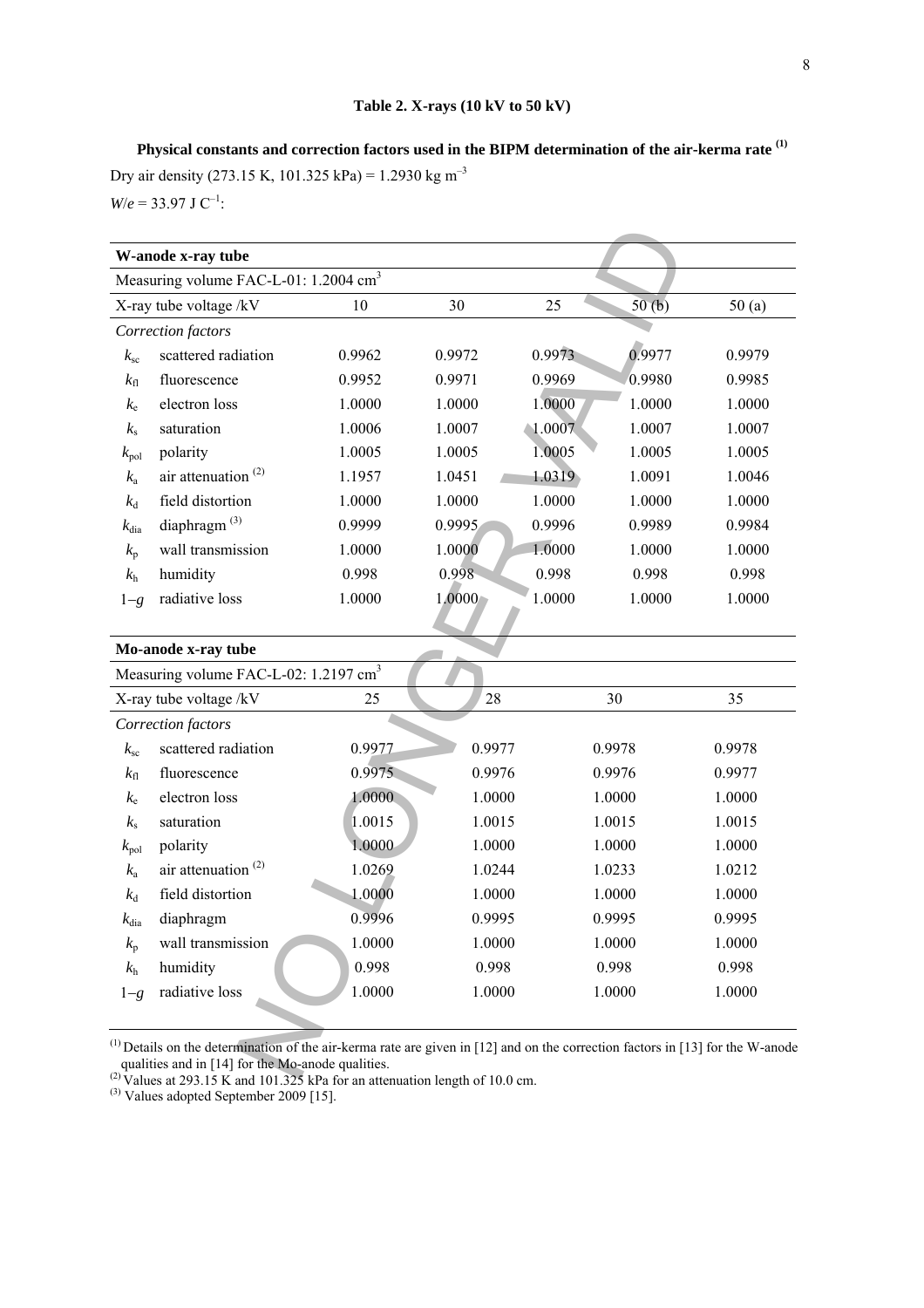| Symbol             | Parameter / unit                                                                                                                                                       | $10^2 \times$ Relative standard<br>uncertainty <sup>(1)</sup> |       |  |
|--------------------|------------------------------------------------------------------------------------------------------------------------------------------------------------------------|---------------------------------------------------------------|-------|--|
|                    |                                                                                                                                                                        | $S_1^-$                                                       | $u_i$ |  |
| Physical constants |                                                                                                                                                                        |                                                               |       |  |
| $\rho_{\rm a}$     | dry air density (0°C, 101.325 kPa) / (kg m <sup>-3</sup> )                                                                                                             |                                                               | 0.01  |  |
| W/e                | mean energy per charge / $(J C^{-1})$                                                                                                                                  |                                                               | 0.15  |  |
| g                  | fraction of energy lost in radiative processes                                                                                                                         |                                                               | 0.01  |  |
| Correction factors |                                                                                                                                                                        |                                                               |       |  |
| $k_{\rm sc}$       | scattered radiation                                                                                                                                                    |                                                               | 0.03  |  |
| $k_{\rm fl}$       | fluorescence                                                                                                                                                           |                                                               | 0.05  |  |
| $k_{\rm e}$        | electron loss                                                                                                                                                          |                                                               | 0.01  |  |
| $k_{\rm s}$        | saturation                                                                                                                                                             | 0.01                                                          | 0.01  |  |
| $k_{\rm pol}$      | polarity                                                                                                                                                               | 0.01                                                          |       |  |
| $k_{\rm a}$        | air attenuation                                                                                                                                                        | 0.02                                                          | 0.01  |  |
| $k_{\rm d}$        | field distortion                                                                                                                                                       |                                                               | 0.07  |  |
| $k_{\text{dia}}$   | diaphragm                                                                                                                                                              |                                                               | 0.03  |  |
| $k_{p}$            | wall transmission                                                                                                                                                      | 0.01                                                          |       |  |
| $k_{\rm h}$        | humidity                                                                                                                                                               |                                                               | 0.03  |  |
|                    | Measurement of $I/v$                                                                                                                                                   |                                                               |       |  |
| Ι                  | ionization current $(T, P, \text{air compressibility})$                                                                                                                | 0.02                                                          | 0.02  |  |
| $\upsilon$         | volume                                                                                                                                                                 | 0.03                                                          | 0.05  |  |
|                    | positioning of standard                                                                                                                                                | 0.01                                                          | 0.01  |  |
|                    | Combined uncertainty of the BIPM determination of air-kerma rate                                                                                                       |                                                               |       |  |
|                    | quadratic summation                                                                                                                                                    | 0.05                                                          | 0.19  |  |
|                    | combined relative standard uncertainty                                                                                                                                 | 0.20                                                          |       |  |
| (1)                | $s_i$ represents the relative uncertainty estimated by statistical methods (Type A);<br>$u_i$ represents the relative uncertainty estimated by other methods (Type B). |                                                               |       |  |
|                    |                                                                                                                                                                        |                                                               |       |  |
|                    |                                                                                                                                                                        |                                                               |       |  |
|                    |                                                                                                                                                                        |                                                               |       |  |
|                    |                                                                                                                                                                        |                                                               |       |  |

## **Estimated relative standard uncertainties in the BIPM determination of the air-kerma rate**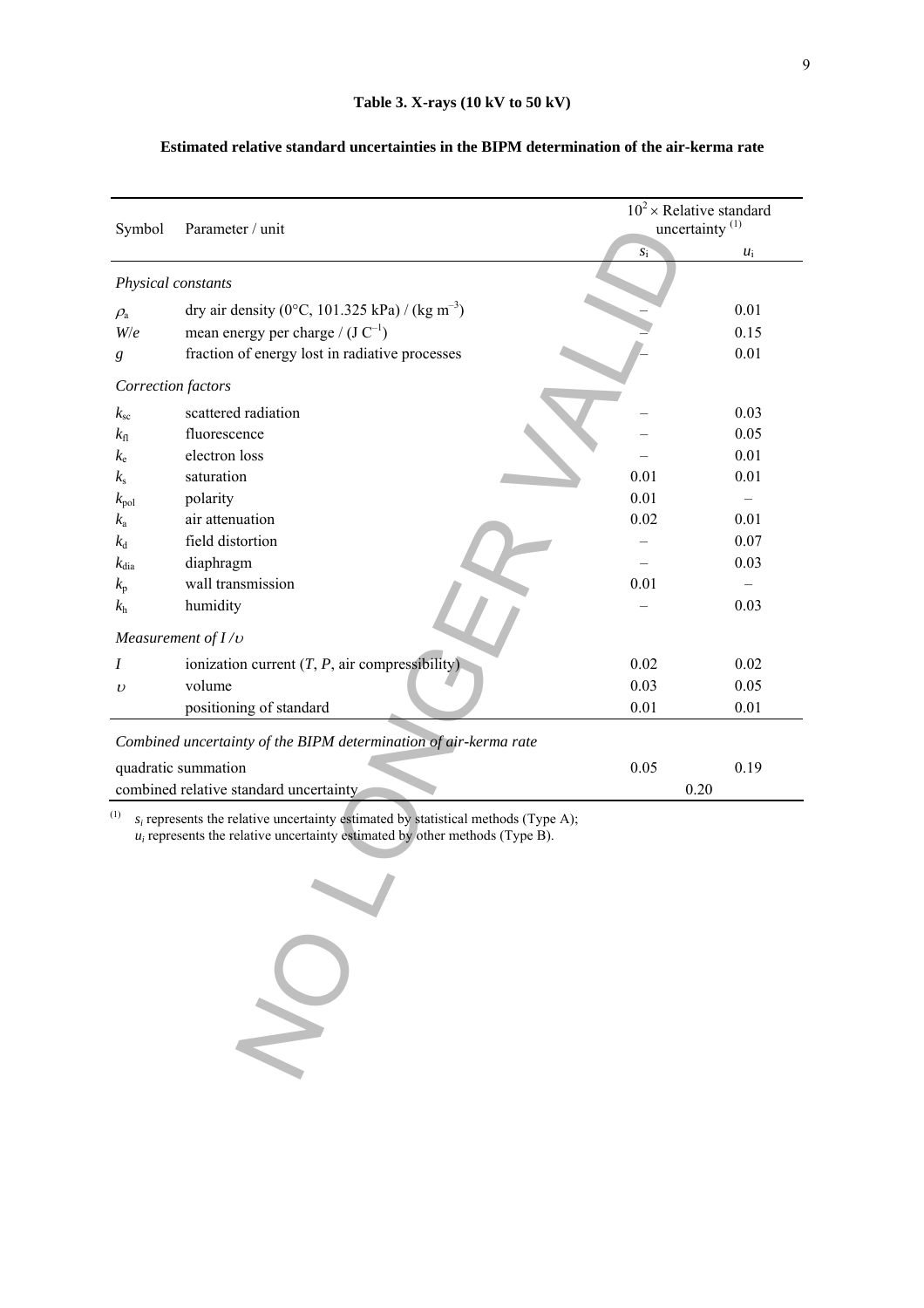## **Table 4. X-rays (100 kV to 250 kV)**

## **Conditions of measurement at the BIPM**

Distance between focal spot and reference plane of standard: 120 cm

Beam diameter in the reference plane: 9.8 cm

## **Reference qualities** (recommended by Section I of the CCEMRI [10])

| Beam diameter in the reference plane: 9.8 cm                             |       |       |          |       |
|--------------------------------------------------------------------------|-------|-------|----------|-------|
| Inherent filtration: $\approx$ 3 mm Be                                   |       |       |          |       |
| Reference qualities (recommended by Section I of the CCEMRI [10])        |       |       |          |       |
| X-ray tube voltage /kV                                                   | 100   | 135   | 180      | 250   |
| Al filtration /mm                                                        | 3.431 | 2.228 | 2,228    | 2.228 |
| Cu filtration /mm                                                        |       | 0.232 | 0.485    | 1.570 |
| Al half-value layer /mm                                                  | 4.030 |       |          |       |
| Cu half-value layer /mm                                                  | 0.149 | 0.489 | 0.977    | 2.484 |
| $\overline{\mu}/\rho$ <sup>(1)</sup> /(cm <sup>2</sup> g <sup>-1</sup> ) | 0.290 | 0.190 | 0.162    | 0.137 |
| air-kerma rate /(mGy $s^{-1}$ )                                          | 0.50  | 0.50  | $0.50\,$ | 0.50  |
|                                                                          |       |       |          |       |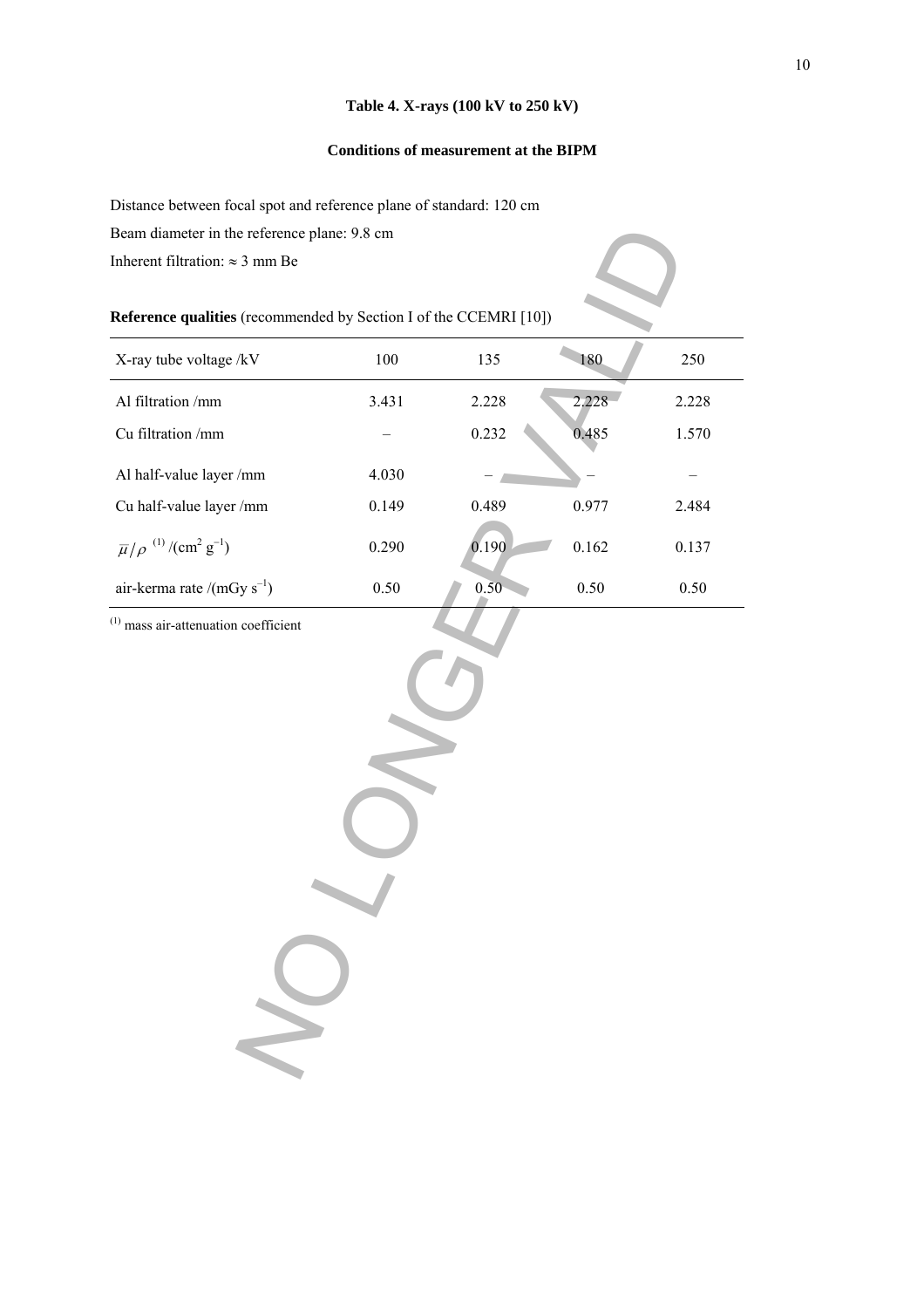## **Physical constants and correction factors used in the BIPM determination of the air-kerma rate (1)**

Dry air density (273.15 K, 101.325 kPa) = 1.2930 kg m<sup>-3</sup> *W*/ $e = 33.97$  J C<sup>-1</sup>

|                                                                                                                                                                                                                               | $W/e = 33.97$ J C <sup>-1</sup>                   |        |        |        |        |  |  |
|-------------------------------------------------------------------------------------------------------------------------------------------------------------------------------------------------------------------------------|---------------------------------------------------|--------|--------|--------|--------|--|--|
|                                                                                                                                                                                                                               | W-anode x-ray tube                                |        |        |        |        |  |  |
|                                                                                                                                                                                                                               | Measuring volume FAC-M-01: 4.6554 cm <sup>3</sup> |        |        |        |        |  |  |
|                                                                                                                                                                                                                               | X-ray tube voltage /kV                            | 100    | 135    | 180    | 250    |  |  |
|                                                                                                                                                                                                                               | Correction factors                                |        |        |        |        |  |  |
| $k_{\rm sc}$                                                                                                                                                                                                                  | scattered radiation                               | 0.9952 | 0.9959 | 0.9964 | 0.9974 |  |  |
| $k_{\rm fl}$                                                                                                                                                                                                                  | fluorescence                                      | 0.9985 | 0.9992 | 0.9994 | 0.9999 |  |  |
| $k_{\rm e}$                                                                                                                                                                                                                   | electron loss <sup>(2)</sup>                      | 1.0000 | 1.0015 | 1.0047 | 1.0085 |  |  |
| $k_{\rm s}$                                                                                                                                                                                                                   | saturation                                        | 1.0010 | 1.0010 | 1.0010 | 1.0010 |  |  |
| $k_{\rm pol}$                                                                                                                                                                                                                 | polarity                                          | 1.0002 | 1.0002 | 1.0002 | 1.0002 |  |  |
| $k_{\rm a}$                                                                                                                                                                                                                   | air attenuation <sup>(3)</sup>                    | 1.0099 | 1.0065 | 1.0055 | 1.0047 |  |  |
| $k_{\rm d}$                                                                                                                                                                                                                   | field distortion                                  | 1.0000 | 1.0000 | 1.0000 | 1.0000 |  |  |
| $k_{\text{dia}}$                                                                                                                                                                                                              | diaphragm $^{(2)}$                                | 0.9995 | 0.9993 | 0.9991 | 0.9980 |  |  |
| $k_{p}$                                                                                                                                                                                                                       | wall transmission                                 | 1.0000 | 1.0000 | 0.9999 | 0.9988 |  |  |
| $k_{\rm h}$                                                                                                                                                                                                                   | humidity                                          | 0.998  | 0.998  | 0.998  | 0.998  |  |  |
| $1-g$                                                                                                                                                                                                                         | radiative loss                                    | 0.9999 | 0.9999 | 0.9998 | 0.9997 |  |  |
| $^{(1)}$ Details on the determination of the air-kerma rate can be found in [16].<br>$^{(2)}$ Values adopted September 2009 [15].<br><sup>(3)</sup> Values at 293.15 K and 101.325 kPa for an attenuation length of 28.15 cm. |                                                   |        |        |        |        |  |  |
|                                                                                                                                                                                                                               |                                                   |        |        |        |        |  |  |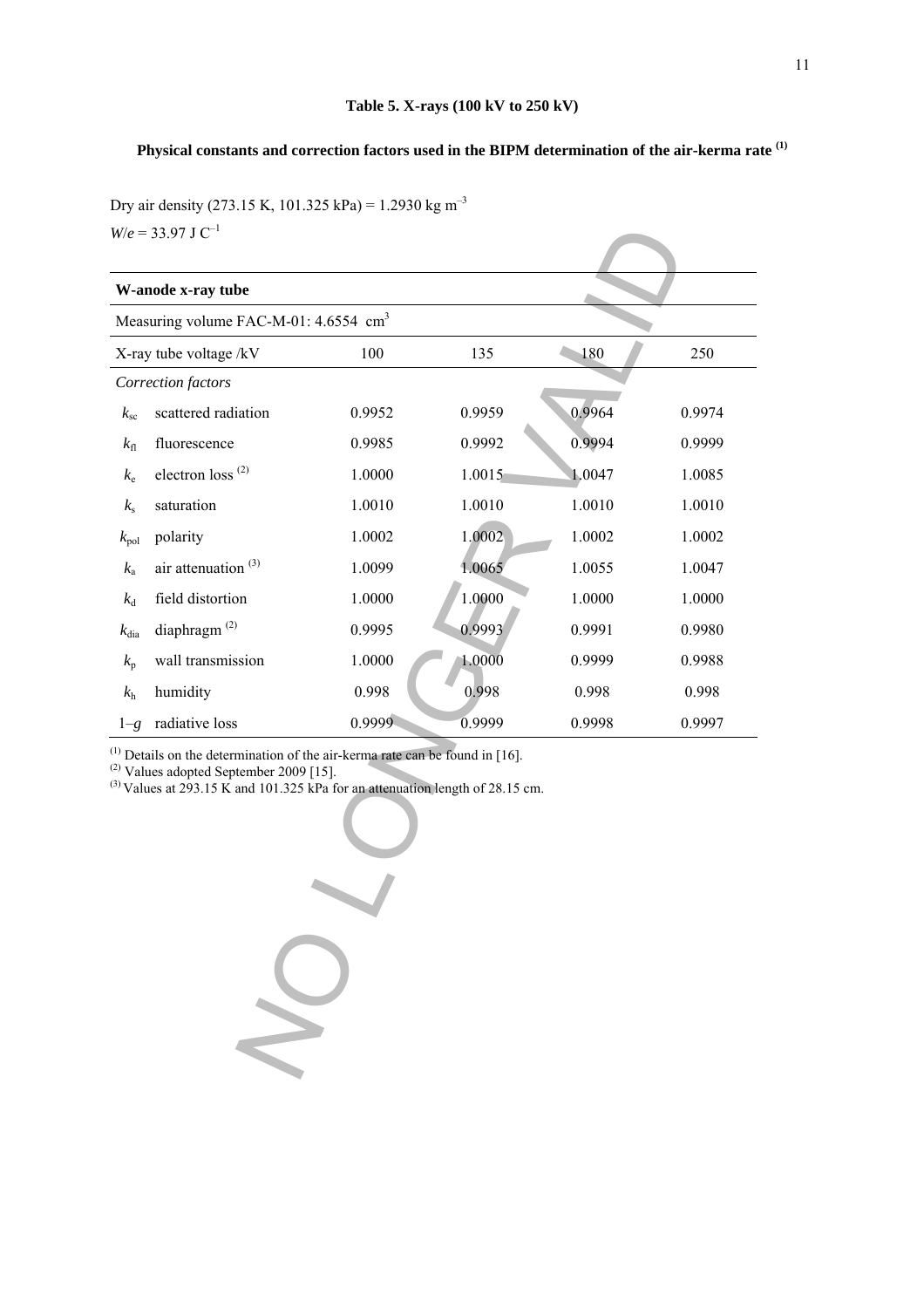| Symbol             | Parameter / unit                                                                                                                                                       |       | $10^2 \times$ Relative standard<br>uncertainty <sup>(1)</sup> |
|--------------------|------------------------------------------------------------------------------------------------------------------------------------------------------------------------|-------|---------------------------------------------------------------|
|                    |                                                                                                                                                                        | $S_1$ | $u_i$                                                         |
| Physical constants |                                                                                                                                                                        |       |                                                               |
| $\rho_{\rm a}$     | dry air density (0°C, 101.325 kPa) / kg m <sup>-3</sup>                                                                                                                |       | 0.01                                                          |
| W/e                | mean energy per charge / $J C^{-1}$                                                                                                                                    |       | 0.15                                                          |
| g                  | fraction of energy lost in radiative processes                                                                                                                         |       | 0.01                                                          |
| Correction factors |                                                                                                                                                                        |       |                                                               |
| $k_{\rm sc}$       | scattered radiation                                                                                                                                                    |       | 0.03                                                          |
| $k_{\rm fl}$       | fluorescence                                                                                                                                                           |       | 0.03                                                          |
| $k_{\rm e}$        | electron loss                                                                                                                                                          |       | 0.09                                                          |
| $k_{\rm s}$        | saturation                                                                                                                                                             | 0.02  | 0.01                                                          |
| $k_{\rm pol}$      | polarity                                                                                                                                                               | 0.01  |                                                               |
| $k_{\rm a}$        | air attenuation                                                                                                                                                        | 0.02  | 0.01                                                          |
| $k_{\rm d}$        | field distortion                                                                                                                                                       |       | 0.07                                                          |
| $k_{\text{dia}}$   | diaphragm                                                                                                                                                              |       | 0.03                                                          |
| $k_{\rm p}$        | wall transmission                                                                                                                                                      | 0.01  |                                                               |
| $k_{\rm h}$        | humidity                                                                                                                                                               |       | 0.03                                                          |
|                    | Measurement of $I / v$                                                                                                                                                 |       |                                                               |
| I                  | ionization current $(T, P, \text{air compressibility})$                                                                                                                | 0.02  | 0.02                                                          |
| $\upsilon$         | volume                                                                                                                                                                 | 0.01  | 0.05                                                          |
|                    | positioning of standard                                                                                                                                                | 0.01  | 0.01                                                          |
|                    | Combined uncertainty of the BIPM determination of air-kerma rate                                                                                                       |       |                                                               |
|                    | quadratic summation                                                                                                                                                    | 0.04  | 0.20                                                          |
|                    | combined relative standard uncertainty                                                                                                                                 |       | 0.21                                                          |
| (1)                | $s_i$ represents the relative uncertainty estimated by statistical methods (Type A);<br>$u_i$ represents the relative uncertainty estimated by other methods (Type B). |       |                                                               |
|                    |                                                                                                                                                                        |       |                                                               |
|                    |                                                                                                                                                                        |       |                                                               |
|                    |                                                                                                                                                                        |       |                                                               |
|                    |                                                                                                                                                                        |       |                                                               |

## **Estimated relative standard uncertainties in the BIPM determination of the air-kerma rate**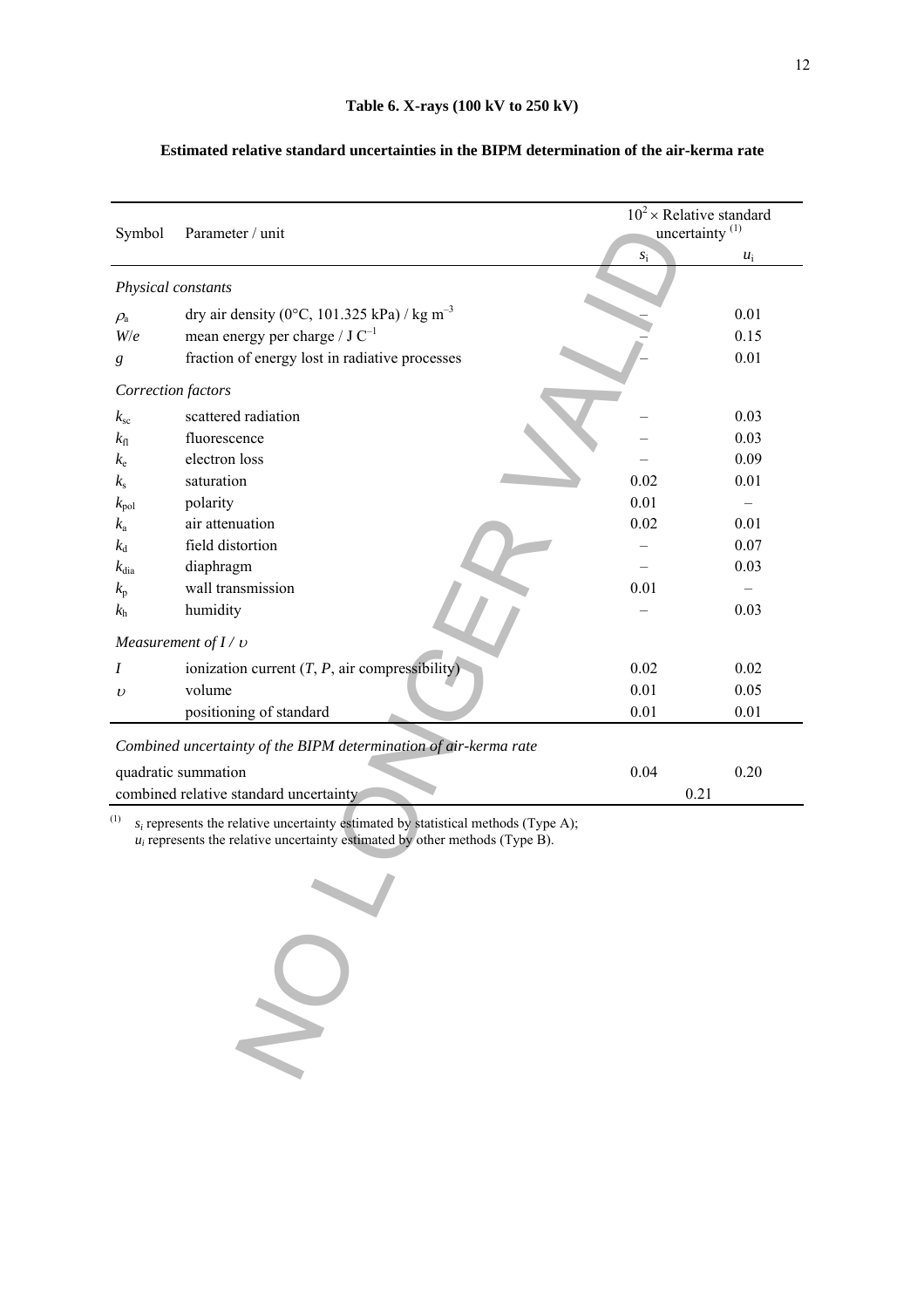## **Conditions of measurement at the BIPM**

| Radiotherapy level                                                                                                                                                       |                                      |                  |
|--------------------------------------------------------------------------------------------------------------------------------------------------------------------------|--------------------------------------|------------------|
| Measurement of air kerma and absorbed dose                                                                                                                               |                                      |                  |
| CISBio source activity (2009-01-01)                                                                                                                                      | $\approx 90$ TBq                     |                  |
| source dimensions                                                                                                                                                        |                                      |                  |
| diameter                                                                                                                                                                 | $20 \text{ mm}$                      |                  |
| length                                                                                                                                                                   | 14 mm                                |                  |
| contribution of incident scattered radiation (in terms of energy fluence)                                                                                                | 21 %                                 |                  |
| distance from source centre to reference plane                                                                                                                           | 1 <sub>m</sub>                       |                  |
| beam section in the reference plane <sup>(1)</sup>                                                                                                                       | $10 \text{ cm} \times 10 \text{ cm}$ |                  |
| reference depth for absorbed dose measurement                                                                                                                            | 5 g $cm^{-2}$                        |                  |
| Radiation-protection level                                                                                                                                               |                                      |                  |
| NBS source activity (2009-01-01)                                                                                                                                         | $\approx 0.1$ TBq                    |                  |
| source dimensions                                                                                                                                                        |                                      |                  |
| diameter                                                                                                                                                                 | $5 \text{ mm}$                       |                  |
| length                                                                                                                                                                   | 6 mm                                 |                  |
| contribution of incident scattered radiation (in terms of energy fluence)                                                                                                | $8\ \%$                              |                  |
| Measurement of air kerma                                                                                                                                                 |                                      |                  |
| distance from source centre to reference planes                                                                                                                          | $1.12 \text{ m}$                     | 3.5 <sub>m</sub> |
| beam diameter in the reference planes                                                                                                                                    | 26 cm                                | 80 cm            |
| Measurement of ambient dose equivalent                                                                                                                                   |                                      |                  |
| distance from source centre to reference plane for ambient dose equivalent                                                                                               | 3.5 <sub>m</sub>                     |                  |
| beam diameter in the reference plane                                                                                                                                     | 80 cm                                |                  |
| The photon fluence rate at the centre of each side of the 10 cm $\times$ 10 cm field is 50 % of the photon fluence rate at the<br>centre of the square.<br>$\rightarrow$ |                                      |                  |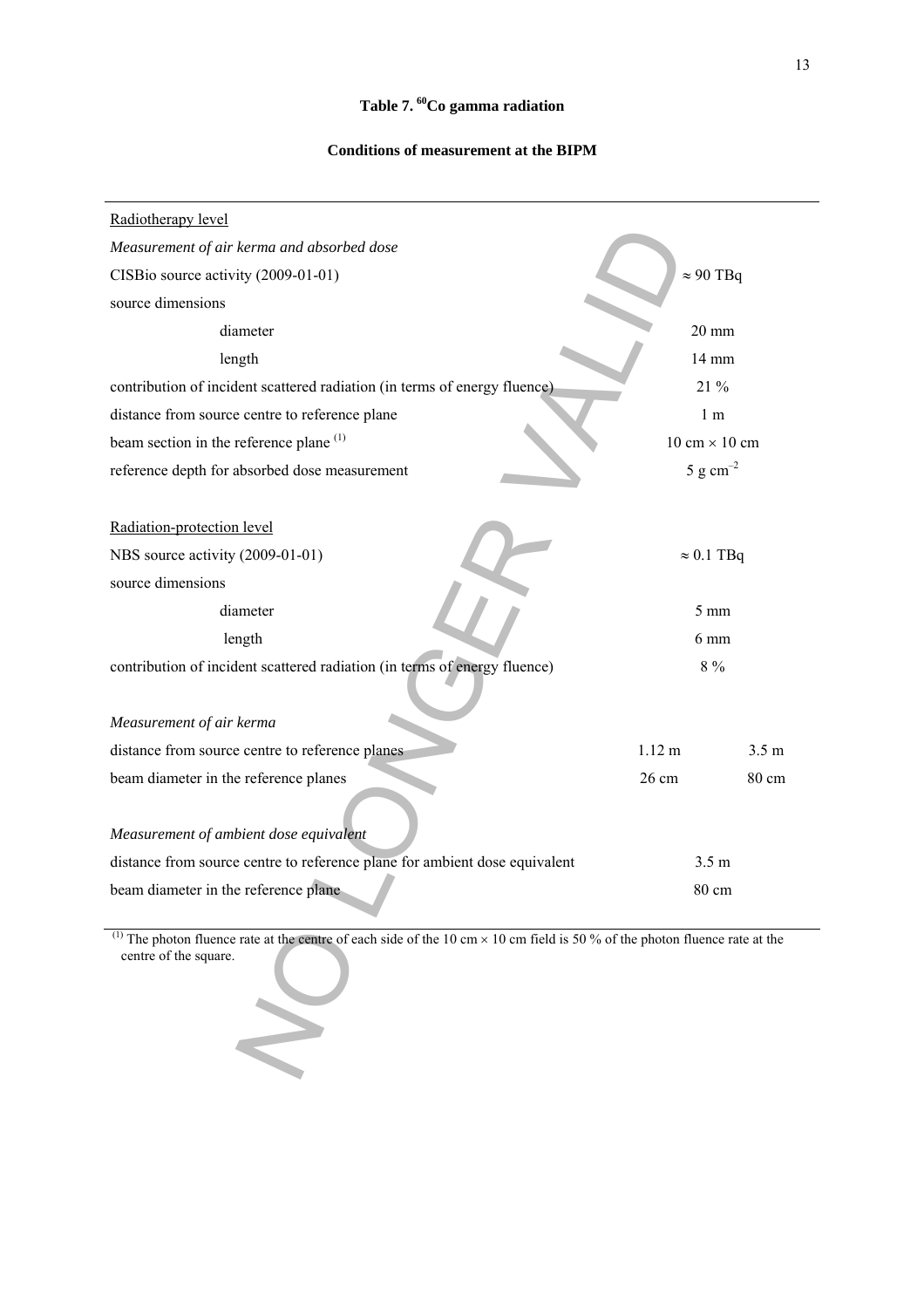#### **Table 8. 60Co gamma radiation**

| Symbol                                                                      | Parameter / unit                                                                                                                                                                                                                                                                                                                                                                                                                                                                                                                                                                                                                                                                                                                                                                                                                                                                                                                                                                                                                                                                                                                                                                                 | Value           |             | $10^2 \times$ Relative standard<br>uncertainty <sup>(2)</sup> |
|-----------------------------------------------------------------------------|--------------------------------------------------------------------------------------------------------------------------------------------------------------------------------------------------------------------------------------------------------------------------------------------------------------------------------------------------------------------------------------------------------------------------------------------------------------------------------------------------------------------------------------------------------------------------------------------------------------------------------------------------------------------------------------------------------------------------------------------------------------------------------------------------------------------------------------------------------------------------------------------------------------------------------------------------------------------------------------------------------------------------------------------------------------------------------------------------------------------------------------------------------------------------------------------------|-----------------|-------------|---------------------------------------------------------------|
|                                                                             |                                                                                                                                                                                                                                                                                                                                                                                                                                                                                                                                                                                                                                                                                                                                                                                                                                                                                                                                                                                                                                                                                                                                                                                                  |                 | $s_{\rm i}$ | $u_i$                                                         |
| Physical constants                                                          |                                                                                                                                                                                                                                                                                                                                                                                                                                                                                                                                                                                                                                                                                                                                                                                                                                                                                                                                                                                                                                                                                                                                                                                                  |                 |             |                                                               |
| $\rho_{\rm a}$                                                              | dry air density (0°C, 101.325 kPa) / (kg m <sup>-3</sup> )                                                                                                                                                                                                                                                                                                                                                                                                                                                                                                                                                                                                                                                                                                                                                                                                                                                                                                                                                                                                                                                                                                                                       | 1.2930          |             | 0.01                                                          |
| $\left(\overline{\mu}_{\textrm{\tiny en}}/\rho\right)_{\textrm{\tiny a,c}}$ | ratio of mass energy-absorption coefficients                                                                                                                                                                                                                                                                                                                                                                                                                                                                                                                                                                                                                                                                                                                                                                                                                                                                                                                                                                                                                                                                                                                                                     | 0.9989          | 0.01        | 0.04                                                          |
| $S_{c,a}$<br>W/e                                                            | ratio of mass stopping powers<br>mean energy per charge / $(J C^{-1})$                                                                                                                                                                                                                                                                                                                                                                                                                                                                                                                                                                                                                                                                                                                                                                                                                                                                                                                                                                                                                                                                                                                           | 1.0010<br>33.97 |             | $0.11^{(3)}$                                                  |
| g                                                                           | fraction of energy lost in radiative processes in<br>air                                                                                                                                                                                                                                                                                                                                                                                                                                                                                                                                                                                                                                                                                                                                                                                                                                                                                                                                                                                                                                                                                                                                         | 0.0031          |             | 0.02                                                          |
| Correction factors                                                          |                                                                                                                                                                                                                                                                                                                                                                                                                                                                                                                                                                                                                                                                                                                                                                                                                                                                                                                                                                                                                                                                                                                                                                                                  |                 |             |                                                               |
| $k_{g}$                                                                     | re-absorption of radiative loss                                                                                                                                                                                                                                                                                                                                                                                                                                                                                                                                                                                                                                                                                                                                                                                                                                                                                                                                                                                                                                                                                                                                                                  | 0.9996          |             | 0.01                                                          |
| $k_{\rm h}$                                                                 | humidity                                                                                                                                                                                                                                                                                                                                                                                                                                                                                                                                                                                                                                                                                                                                                                                                                                                                                                                                                                                                                                                                                                                                                                                         | 0.9970          |             | 0.03                                                          |
| $k_{\rm s}$                                                                 | saturation                                                                                                                                                                                                                                                                                                                                                                                                                                                                                                                                                                                                                                                                                                                                                                                                                                                                                                                                                                                                                                                                                                                                                                                       | 1.0022          | 0.01        | 0.02                                                          |
| $k_{\rm st}$                                                                | stem scattering                                                                                                                                                                                                                                                                                                                                                                                                                                                                                                                                                                                                                                                                                                                                                                                                                                                                                                                                                                                                                                                                                                                                                                                  | 1.0000          | 0.01        |                                                               |
| $k_{\text{wall}}$                                                           | wall attenuation and scattering                                                                                                                                                                                                                                                                                                                                                                                                                                                                                                                                                                                                                                                                                                                                                                                                                                                                                                                                                                                                                                                                                                                                                                  | 1.0011          |             | (4)                                                           |
| $k_{\rm an}$                                                                | axial non-uniformity                                                                                                                                                                                                                                                                                                                                                                                                                                                                                                                                                                                                                                                                                                                                                                                                                                                                                                                                                                                                                                                                                                                                                                             | 1.0020          |             |                                                               |
| $k_{\rm rn}$                                                                | radial non-uniformity                                                                                                                                                                                                                                                                                                                                                                                                                                                                                                                                                                                                                                                                                                                                                                                                                                                                                                                                                                                                                                                                                                                                                                            | $1.0015^{(5)}$  |             | 0.02                                                          |
|                                                                             | Measurement of $I/v$                                                                                                                                                                                                                                                                                                                                                                                                                                                                                                                                                                                                                                                                                                                                                                                                                                                                                                                                                                                                                                                                                                                                                                             |                 |             |                                                               |
| $\upsilon$                                                                  | effective volume / $cm3$                                                                                                                                                                                                                                                                                                                                                                                                                                                                                                                                                                                                                                                                                                                                                                                                                                                                                                                                                                                                                                                                                                                                                                         | $6.8855^{(6)}$  |             | $0.08^{(4)}$                                                  |
| Ι                                                                           | ionization current $(T, P, \text{air compressibility})$                                                                                                                                                                                                                                                                                                                                                                                                                                                                                                                                                                                                                                                                                                                                                                                                                                                                                                                                                                                                                                                                                                                                          |                 |             | 0.02                                                          |
|                                                                             | short-term reproducibility (including positioning<br>and current measurement) $(7)$                                                                                                                                                                                                                                                                                                                                                                                                                                                                                                                                                                                                                                                                                                                                                                                                                                                                                                                                                                                                                                                                                                              |                 | 0.01        |                                                               |
|                                                                             | Combined uncertainty of the BIPM determination of air-kerma rate at 1 $m^{(8)}$                                                                                                                                                                                                                                                                                                                                                                                                                                                                                                                                                                                                                                                                                                                                                                                                                                                                                                                                                                                                                                                                                                                  |                 |             |                                                               |
|                                                                             | quadratic summation                                                                                                                                                                                                                                                                                                                                                                                                                                                                                                                                                                                                                                                                                                                                                                                                                                                                                                                                                                                                                                                                                                                                                                              |                 | 0.02        | 0.15                                                          |
|                                                                             | combined relative standard uncertainty                                                                                                                                                                                                                                                                                                                                                                                                                                                                                                                                                                                                                                                                                                                                                                                                                                                                                                                                                                                                                                                                                                                                                           |                 | 0.15        |                                                               |
| (2)<br>(3)<br>(5)<br>(6)<br>(7)<br>(8)                                      | <sup>(1)</sup> Details on the determination of air kerma are given in [17] and [18] with the new correction factors in [19].<br>$s_i$ represents the relative uncertainty estimated by statistical methods (Type A);<br>$u_i$ represents the relative uncertainty estimated by other methods (Type B).<br>Uncertainty value for the product $s_{c,a}$ W/e, as agreed by the CCRI [20].<br><sup>(4)</sup> The uncertainties for $k_{\text{wall}}$ and $k_{\text{an}}$ are included in the determination of the effective volume [19].<br>For the radiotherapy-level beam; 1.0003 for the radiation-protection beam<br>For standard CH6-1 used in the radiotherapy-level beam; the volume of the standard CH2 used in the radiation-protection<br>beam is 6.8570 cm <sup>3</sup> , representing the original measured volume $6.8116$ cm <sup>3</sup> increased by the factor 1.0076 determine<br>ionometrically following a chamber repair and reduced by the factor 1.0009 described in [19].<br>Over a period of 3 months. The long-term reproducibility over a period of 15 years, $u_{\text{rep}}$ , is 0.0004.<br>For the radiotherapy-level beam; 1.12 m for the radiation-protection beam. |                 |             |                                                               |

## **Physical constants and correction factors used in the BIPM determination of the air-kerma rate (1), and their estimated relative standard uncertainties**

 $(5)$  For the radiotherapy-level beam; 1.0003 for the radiation-protection beam

 $<sup>(6)</sup>$  For standard CH6-1 used in the radiotherapy-level beam; the volume of the standard CH2 used in the radiation-protection</sup> beam is 6.8570 cm<sup>3</sup>, representing the original measured volume 6.8116 cm<sup>3</sup> increased by the factor 1.0076 determined ionometrically following a chamber repair and reduced by the factor 1.0009 described in [19].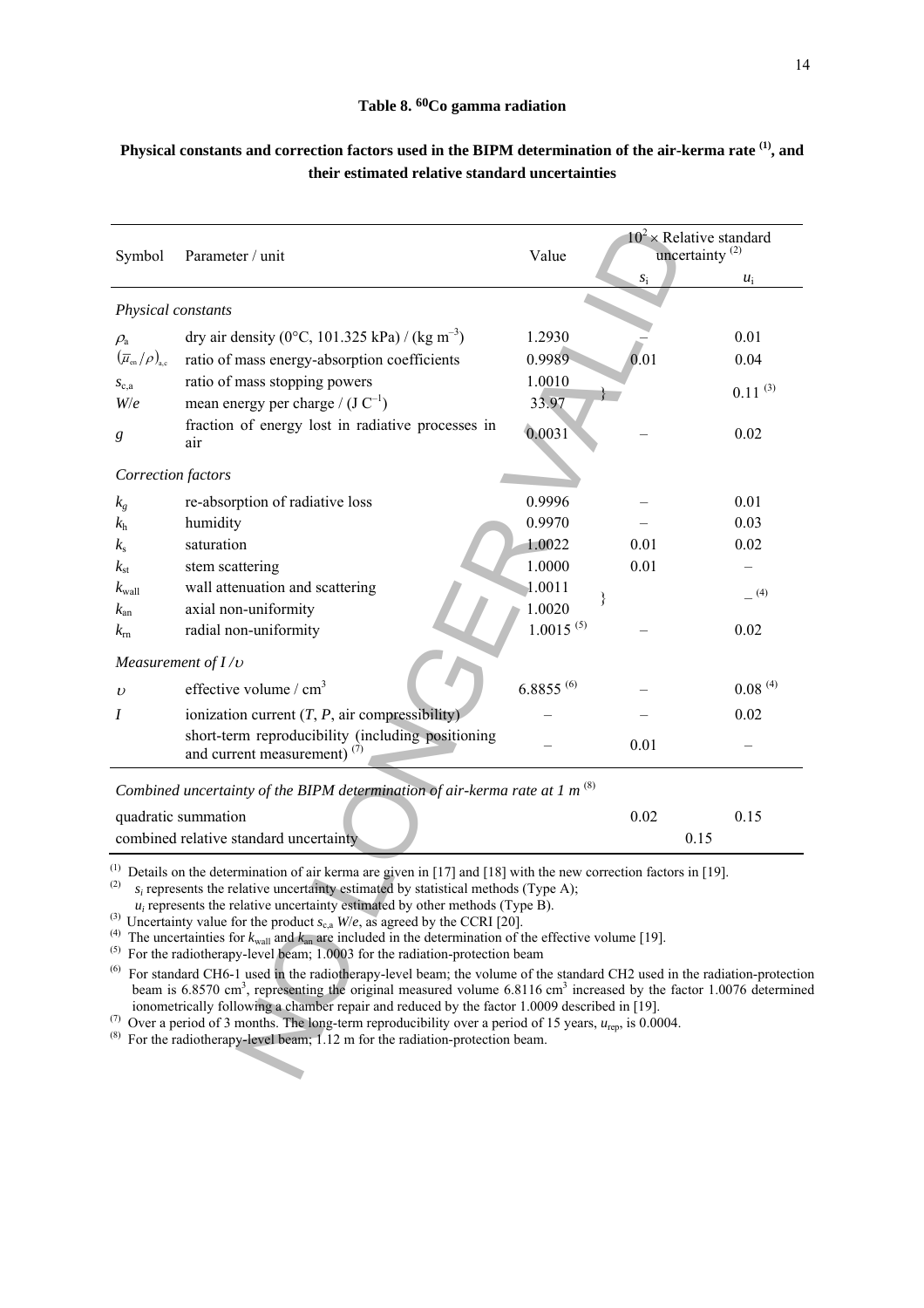## **Physical constants and correction factors used in the BIPM ionometric determination of the absorbeddose rate to water (1) at 5 g cm**<sup>−</sup>**<sup>2</sup> , and their estimated relative standard uncertainties**

| Symbol                                                                           | Parameter / unit                                                                                                                                                                                                                                                                                                                                                                                                                                                                                                                                                                                                             | Value            | $10^2 \times$ Relative standard<br>uncertainty $^{(2)}$ |              |
|----------------------------------------------------------------------------------|------------------------------------------------------------------------------------------------------------------------------------------------------------------------------------------------------------------------------------------------------------------------------------------------------------------------------------------------------------------------------------------------------------------------------------------------------------------------------------------------------------------------------------------------------------------------------------------------------------------------------|------------------|---------------------------------------------------------|--------------|
|                                                                                  |                                                                                                                                                                                                                                                                                                                                                                                                                                                                                                                                                                                                                              |                  | $S_1^-$                                                 | $u_i$        |
| Physical constants                                                               |                                                                                                                                                                                                                                                                                                                                                                                                                                                                                                                                                                                                                              |                  |                                                         |              |
| $\rho_{\rm a}$                                                                   | dry air density (0°C, 101.325 kPa) / (kg m <sup>-3</sup> )                                                                                                                                                                                                                                                                                                                                                                                                                                                                                                                                                                   | 1.2930           |                                                         | 0.01         |
| $\left(\overline{\mu}_{\textrm{\tiny en}}\left/\rho\right)_{\textrm{\tiny W,c}}$ | ratio of mass energy-absorption coefficients                                                                                                                                                                                                                                                                                                                                                                                                                                                                                                                                                                                 | $1.1125^{(3)}$   | $(0.01)^{(3)}$                                          | $0.14^{(3)}$ |
| $S_{c,a}$<br>W/e                                                                 | ratio of mass stopping powers<br>mean energy per charge / $(J C^{-1})$                                                                                                                                                                                                                                                                                                                                                                                                                                                                                                                                                       | 1.0030<br>33.97  |                                                         | $0.11^{(4)}$ |
|                                                                                  | Correction factors <sup>(5)</sup>                                                                                                                                                                                                                                                                                                                                                                                                                                                                                                                                                                                            |                  |                                                         |              |
| $k_{p}$<br>$k_{\rm ps}$                                                          | fluence perturbation<br>polythene envelope of the chamber                                                                                                                                                                                                                                                                                                                                                                                                                                                                                                                                                                    | 1.1107<br>0.9994 | 0.05<br>0.01                                            | 0.17<br>0.01 |
| $k_{\rm pf}$<br>$k_{\rm rh}$                                                     | front face of the phantom<br>radial non-uniformity                                                                                                                                                                                                                                                                                                                                                                                                                                                                                                                                                                           | 0.9996<br>1.0056 | 0.01                                                    | 0.01<br>0.03 |
| $k_{\rm s}$                                                                      | saturation                                                                                                                                                                                                                                                                                                                                                                                                                                                                                                                                                                                                                   | 1.0017           | 0.01                                                    | 0.01         |
| $k_{\rm h}$                                                                      | humidity                                                                                                                                                                                                                                                                                                                                                                                                                                                                                                                                                                                                                     | 0.9970           |                                                         | 0.03         |
| Measurement of $I/v$                                                             |                                                                                                                                                                                                                                                                                                                                                                                                                                                                                                                                                                                                                              |                  |                                                         |              |
| $\upsilon$                                                                       | volume / $cm3$                                                                                                                                                                                                                                                                                                                                                                                                                                                                                                                                                                                                               | $6.8810^{(6)}$   | 0.19                                                    | 0.03         |
| I                                                                                | ionization current $(T, P, \text{air compressibility})$                                                                                                                                                                                                                                                                                                                                                                                                                                                                                                                                                                      |                  |                                                         | 0.02         |
|                                                                                  | short-term reproducibility (including positioning<br>and current measurement) $(7)$                                                                                                                                                                                                                                                                                                                                                                                                                                                                                                                                          |                  | 0.02                                                    |              |
|                                                                                  | Combined uncertainty of the BIPM determination of absorbed-dose rate to water                                                                                                                                                                                                                                                                                                                                                                                                                                                                                                                                                |                  |                                                         |              |
|                                                                                  | quadratic summation<br>combined relative standard uncertainty                                                                                                                                                                                                                                                                                                                                                                                                                                                                                                                                                                |                  | 0.20<br>0.29                                            | 0.21         |
| (2)<br>$^{(6)}$ Standard CH4-1.                                                  | $(1)$ Details on the determination of absorbed dose to water are given in [21].<br>$s_i$ represents the relative uncertainty estimated by statistical methods (Type A);<br>$u_i$ represents the relative uncertainty estimated by other methods (Type B).<br><sup>(3)</sup> Included in the uncertainties for $k_p$ .<br><sup>(4)</sup> Uncertainty value for the product $s_{c,a}$ W/e, as agreed by the CCRI [20].<br><sup>(5)</sup> Values for the radiotherapy-level beam.<br><sup>(7)</sup> Over a period of 3 months. The long-term reproducibility over a period of 15 years, $u_{\text{ren}}$ , is 0.0006.<br>$\leq$ |                  |                                                         |              |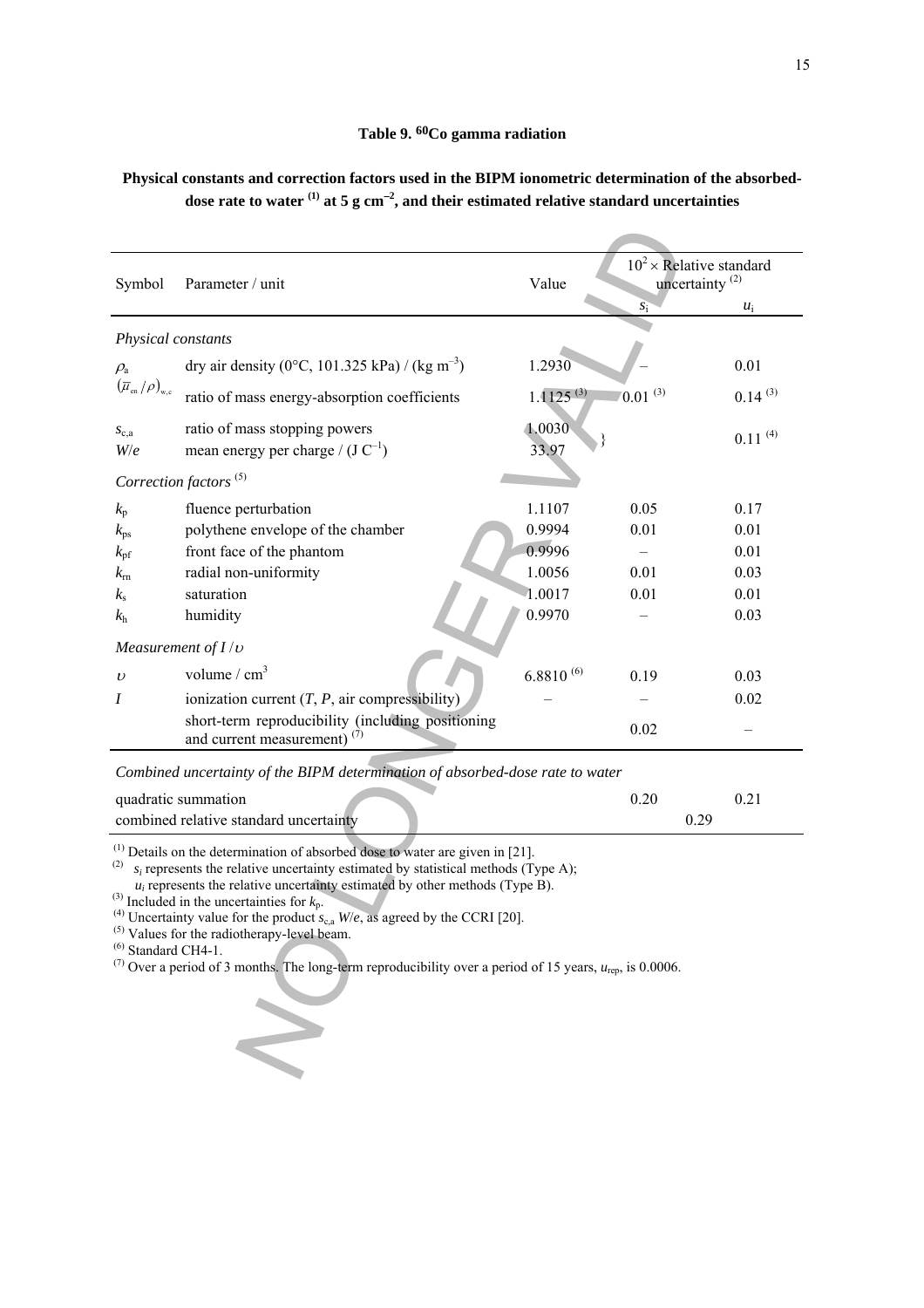## **Table 10. 60Co gamma radiation for radiation-protection level at 3.5 m**

| Symbol                                                                                      | Parameter / unit                                                                                                                                                                                                                                                                                                                                                                                             | Value           | $10^2 \times$ Relative standard<br>uncertainty <sup>(3)</sup> |              |  |  |
|---------------------------------------------------------------------------------------------|--------------------------------------------------------------------------------------------------------------------------------------------------------------------------------------------------------------------------------------------------------------------------------------------------------------------------------------------------------------------------------------------------------------|-----------------|---------------------------------------------------------------|--------------|--|--|
|                                                                                             |                                                                                                                                                                                                                                                                                                                                                                                                              |                 | $S_1$                                                         | $u_i$        |  |  |
| Physical constants                                                                          |                                                                                                                                                                                                                                                                                                                                                                                                              |                 |                                                               |              |  |  |
| $\rho_{\rm a}$                                                                              | dry air density (0°C, 101.325 kPa) / (kg m <sup>-3</sup> )                                                                                                                                                                                                                                                                                                                                                   | 1.2930          |                                                               | 0.01         |  |  |
| $\left(\overline{\mu}_{\textrm{\tiny en}}/\rho\right)_{\textrm{\tiny a,c}}$                 | ratio of mass energy-absorption coefficients                                                                                                                                                                                                                                                                                                                                                                 | 0.9989          | 0.01                                                          | 0.04         |  |  |
| $S_{c,a}$<br>W/e                                                                            | ratio of mass stopping powers<br>mean energy per charge / $(J C^{-1})$                                                                                                                                                                                                                                                                                                                                       | 1.0003<br>33.97 |                                                               | $0.11^{(4)}$ |  |  |
| g                                                                                           | fraction of energy lost in radiative processes in<br>air                                                                                                                                                                                                                                                                                                                                                     | 0.0031          |                                                               | 0.02         |  |  |
| Correction factors                                                                          |                                                                                                                                                                                                                                                                                                                                                                                                              |                 |                                                               |              |  |  |
| $k_{g}$                                                                                     | re-absorption of radiative loss                                                                                                                                                                                                                                                                                                                                                                              | 0.9996          |                                                               | 0.01         |  |  |
| $k_{\rm h}$                                                                                 | humidity                                                                                                                                                                                                                                                                                                                                                                                                     | 0.9970          |                                                               | 0.03         |  |  |
| $k_{\rm s}$                                                                                 | saturation                                                                                                                                                                                                                                                                                                                                                                                                   | 1.0018          | 0.01                                                          | 0.02         |  |  |
| $k_{\rm st}$                                                                                | stem scattering                                                                                                                                                                                                                                                                                                                                                                                              | 1.0000          | 0.01                                                          |              |  |  |
| $k_{\text{wall}}$                                                                           | wall attenuation and scattering                                                                                                                                                                                                                                                                                                                                                                              | 1.0016          |                                                               | (5)          |  |  |
| $k_{\rm an}$                                                                                | axial non-uniformity                                                                                                                                                                                                                                                                                                                                                                                         | 1.0004          | }                                                             |              |  |  |
| $k_{\rm rh}$                                                                                | radial non-uniformity                                                                                                                                                                                                                                                                                                                                                                                        | 1.0002          |                                                               | 0.02         |  |  |
| Measurement of $I/v$                                                                        |                                                                                                                                                                                                                                                                                                                                                                                                              |                 |                                                               |              |  |  |
| $\upsilon$                                                                                  | effective volume / $cm3$                                                                                                                                                                                                                                                                                                                                                                                     | $6.8283^{(6)}$  |                                                               | $0.08^{(5)}$ |  |  |
| $\boldsymbol{I}$                                                                            | ionization current $(T, P, \text{air compressibility})$                                                                                                                                                                                                                                                                                                                                                      |                 |                                                               | 0.02         |  |  |
|                                                                                             | short-term reproducibility (including positioning                                                                                                                                                                                                                                                                                                                                                            |                 |                                                               |              |  |  |
|                                                                                             | and current measurement)                                                                                                                                                                                                                                                                                                                                                                                     |                 | 0.10                                                          |              |  |  |
| Combined uncertainty of the BIPM determination of air-kerma rate at 3.5 m                   |                                                                                                                                                                                                                                                                                                                                                                                                              |                 |                                                               |              |  |  |
| quadratic summation<br>0.10<br>0.15                                                         |                                                                                                                                                                                                                                                                                                                                                                                                              |                 |                                                               |              |  |  |
| combined relative standard uncertainty                                                      |                                                                                                                                                                                                                                                                                                                                                                                                              | 0.18            |                                                               |              |  |  |
| Combined uncertainty of the BIPM determination of ambient dose equivalent rate at 3.5 m     |                                                                                                                                                                                                                                                                                                                                                                                                              |                 |                                                               |              |  |  |
| $K_{\text{BIPM}}$                                                                           | air-kerma rate at 3.5 m                                                                                                                                                                                                                                                                                                                                                                                      |                 | 0.10                                                          | 0.15         |  |  |
| $\dot{H}^*(10)/\dot{K}$                                                                     | ratio of the ambient dose equivalent to air kerma<br>/ $(Sv Gy^{-1})$                                                                                                                                                                                                                                                                                                                                        | 1.143           |                                                               | 0.22         |  |  |
|                                                                                             | quadratic summation                                                                                                                                                                                                                                                                                                                                                                                          |                 | 0.10                                                          | 0.27         |  |  |
| combined relative standard uncertainty                                                      |                                                                                                                                                                                                                                                                                                                                                                                                              |                 | 0.29                                                          |              |  |  |
| $^{(1)}$<br>(3)                                                                             | Details on the determination of air kerma are given in [17] and [18] with the new correction factors in [19].<br><sup>(2)</sup> Details on the determination of the ambient dose equivalent rate $\dot{H}^*(10)$ are given in [3].<br>$s_i$ represents the relative uncertainty estimated by statistical methods (Type A);<br>$u_i$ represents the relative uncertainty estimated by other methods (Type B). |                 |                                                               |              |  |  |
| <sup>(4)</sup> Uncertainty value for the product $s_{c,a}$ W/e, as agreed by the CCRI [20]. |                                                                                                                                                                                                                                                                                                                                                                                                              |                 |                                                               |              |  |  |

# **Physical constants and correction factors used in the BIPM determination of the air-kerma rate(1) and**  ambient dose equivalent rate<sup>(2)</sup> and their estimated relative standard uncertainties

<sup>(4)</sup> Uncertainty value for the product  $s_{c,a}$  *W/e*, as agreed by the CCRI [20].

<sup>(5)</sup> The uncertainties for  $k_{wall}$  and  $k_{an}$  are included in the determination of the effective volume [19].

<sup>(6)</sup> For standard CH5-2, the measured volume  $6.8344 \text{ cm}^3$  reduced by the factor 1.0009 [19].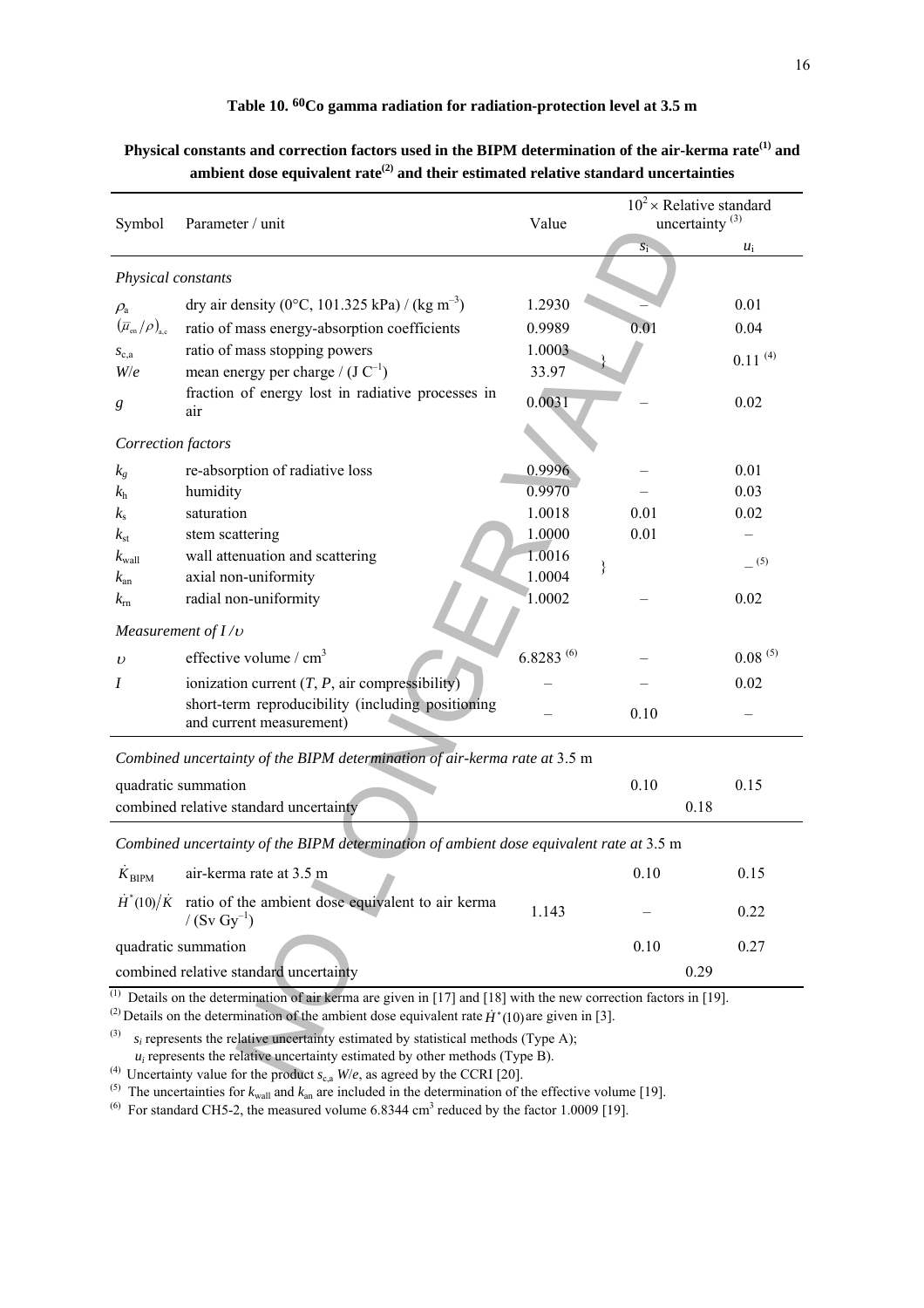# **Table 11. 137Cs gamma radiation**

## **Conditions of measurement at the BIPM**

| Source details                                                            |                |                   |
|---------------------------------------------------------------------------|----------------|-------------------|
| source activity (2009)                                                    |                | $\approx 0.6$ TBq |
| source dimensions                                                         |                |                   |
| diameter                                                                  |                | $12 \text{ mm}$   |
| length                                                                    |                | $23 \text{ mm}$   |
| contribution of incident scattered radiation (in terms of energy fluence) |                | $30\,\%$          |
|                                                                           |                |                   |
| Measurement of air kerma                                                  |                |                   |
| distance from source centre to reference plane                            | 1 <sub>m</sub> | 3 <sub>m</sub>    |
| beam diameter in the reference plane                                      | 11 cm or 20 cm | 60 cm             |
| Measurement of ambient dose equivalent                                    |                |                   |
| distance from source centre to reference plane                            |                | 3 <sub>m</sub>    |
| beam diameter in the reference plane                                      |                | $60 \text{ cm}$   |
|                                                                           |                |                   |
|                                                                           |                |                   |
|                                                                           |                |                   |
|                                                                           |                |                   |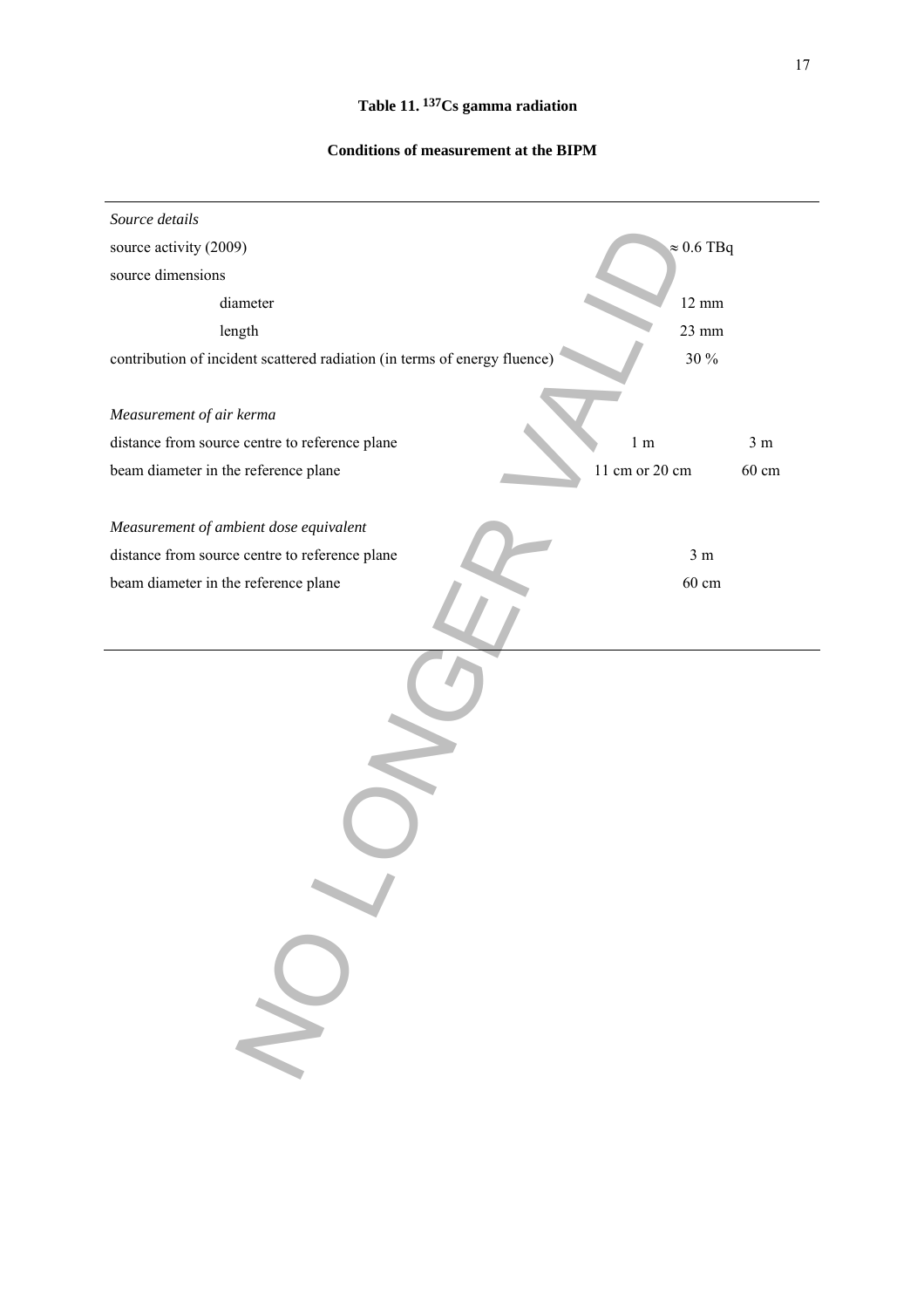## **Table 12. 137Cs gamma radiation**

| Symbol                                                                      | Parameter / unit                                                                                                                                                                                                                                                                                                                                                                                                                                                                                                                                                                                                                             | Value          | $10^2 \times$ Relative standard<br>uncertainty $^{(2)}$ |              |  |
|-----------------------------------------------------------------------------|----------------------------------------------------------------------------------------------------------------------------------------------------------------------------------------------------------------------------------------------------------------------------------------------------------------------------------------------------------------------------------------------------------------------------------------------------------------------------------------------------------------------------------------------------------------------------------------------------------------------------------------------|----------------|---------------------------------------------------------|--------------|--|
|                                                                             |                                                                                                                                                                                                                                                                                                                                                                                                                                                                                                                                                                                                                                              |                | $s_{\rm i}$                                             | $u_i$        |  |
| Physical constants                                                          |                                                                                                                                                                                                                                                                                                                                                                                                                                                                                                                                                                                                                                              |                |                                                         |              |  |
| $\rho_{\rm a}$                                                              | dry air density (0°C, 101.325 kPa) / (kg m <sup>-3</sup> )                                                                                                                                                                                                                                                                                                                                                                                                                                                                                                                                                                                   | 1.2930         |                                                         | 0.01         |  |
| $\left(\overline{\mu}_{\textrm{\tiny en}}/\rho\right)_{\textrm{\tiny a,c}}$ | ratio of mass energy-absorption coefficients                                                                                                                                                                                                                                                                                                                                                                                                                                                                                                                                                                                                 | 0.9990         |                                                         | 0.05         |  |
| $S_{c,a}$                                                                   | ratio of mass stopping powers                                                                                                                                                                                                                                                                                                                                                                                                                                                                                                                                                                                                                | 1.0104         |                                                         | $0.11^{(3)}$ |  |
| W/e                                                                         | mean energy per charge / $(J C^{-1})$                                                                                                                                                                                                                                                                                                                                                                                                                                                                                                                                                                                                        | 33.97          |                                                         |              |  |
| $\boldsymbol{g}$                                                            | fraction of energy lost in radiative processes in<br>air                                                                                                                                                                                                                                                                                                                                                                                                                                                                                                                                                                                     | 0.0012         |                                                         | 0.02         |  |
| Correction factors                                                          |                                                                                                                                                                                                                                                                                                                                                                                                                                                                                                                                                                                                                                              |                |                                                         |              |  |
| k <sub>h</sub>                                                              | humidity                                                                                                                                                                                                                                                                                                                                                                                                                                                                                                                                                                                                                                     | 0.9970         |                                                         | 0.03         |  |
| $k_{\rm s}$                                                                 | saturation                                                                                                                                                                                                                                                                                                                                                                                                                                                                                                                                                                                                                                   | 1.0018         | 0.01                                                    | 0.02         |  |
| $k_{\rm st}$                                                                | stem scattering                                                                                                                                                                                                                                                                                                                                                                                                                                                                                                                                                                                                                              | 0.9998         | 0.01                                                    |              |  |
| $k_{\text{wall}}$                                                           | wall attenuation and scattering                                                                                                                                                                                                                                                                                                                                                                                                                                                                                                                                                                                                              | 1.0002         | 0.01                                                    |              |  |
| $k_{\rm an}$                                                                | axial non-uniformity                                                                                                                                                                                                                                                                                                                                                                                                                                                                                                                                                                                                                         | 1.0018         |                                                         | 0.04         |  |
| $k_{\rm rh}$                                                                | radial non-uniformity                                                                                                                                                                                                                                                                                                                                                                                                                                                                                                                                                                                                                        | 1.0070         | 0.01                                                    | 0.10         |  |
|                                                                             | Measurement of $I/v$                                                                                                                                                                                                                                                                                                                                                                                                                                                                                                                                                                                                                         |                |                                                         |              |  |
| $\upsilon$                                                                  | volume / $cm3$                                                                                                                                                                                                                                                                                                                                                                                                                                                                                                                                                                                                                               | $6.8283^{(4)}$ |                                                         | 0.08         |  |
| Ι                                                                           | ionization current $(T, P, \text{air compressibility})$                                                                                                                                                                                                                                                                                                                                                                                                                                                                                                                                                                                      |                |                                                         | 0.02         |  |
|                                                                             | short-term reproducibility (including positioning<br>and current measurement) <sup>(5)</sup>                                                                                                                                                                                                                                                                                                                                                                                                                                                                                                                                                 |                | 0.02                                                    |              |  |
|                                                                             | Combined uncertainty of the BIPM determination of air-kerma rate at 1 m                                                                                                                                                                                                                                                                                                                                                                                                                                                                                                                                                                      |                |                                                         |              |  |
|                                                                             | quadratic summation                                                                                                                                                                                                                                                                                                                                                                                                                                                                                                                                                                                                                          |                | 0.03                                                    | 0.19         |  |
|                                                                             | combined relative standard uncertainty                                                                                                                                                                                                                                                                                                                                                                                                                                                                                                                                                                                                       |                | 0.19                                                    |              |  |
| (2)                                                                         | $^{(1)}$ Details on the determination of air kerma are given in [22] with the new correction factors in [23].<br>$s_i$ represents the relative uncertainty estimated by statistical methods (Type A);<br>$u_i$ represents the relative uncertainty estimated by other methods (Type B).<br><sup>(3)</sup> Uncertainty value for the product $s_{c,a}$ W/e, as agreed by the CCRI [20].<br><sup>(4)</sup> For standard CH5-2, the measured volume 6.8344 cm <sup>3</sup> reduced by the factor 1.0009 [23].<br><sup>(5)</sup> Over a period of 3 months. The long-term reproducibility over a period of 15 years, $u_{\text{rep}}$ is 0.0004. |                |                                                         |              |  |

# **Physical constants and correction factors used in the BIPM determination of the air-kerma rate (1), and their estimated relative standard uncertainties**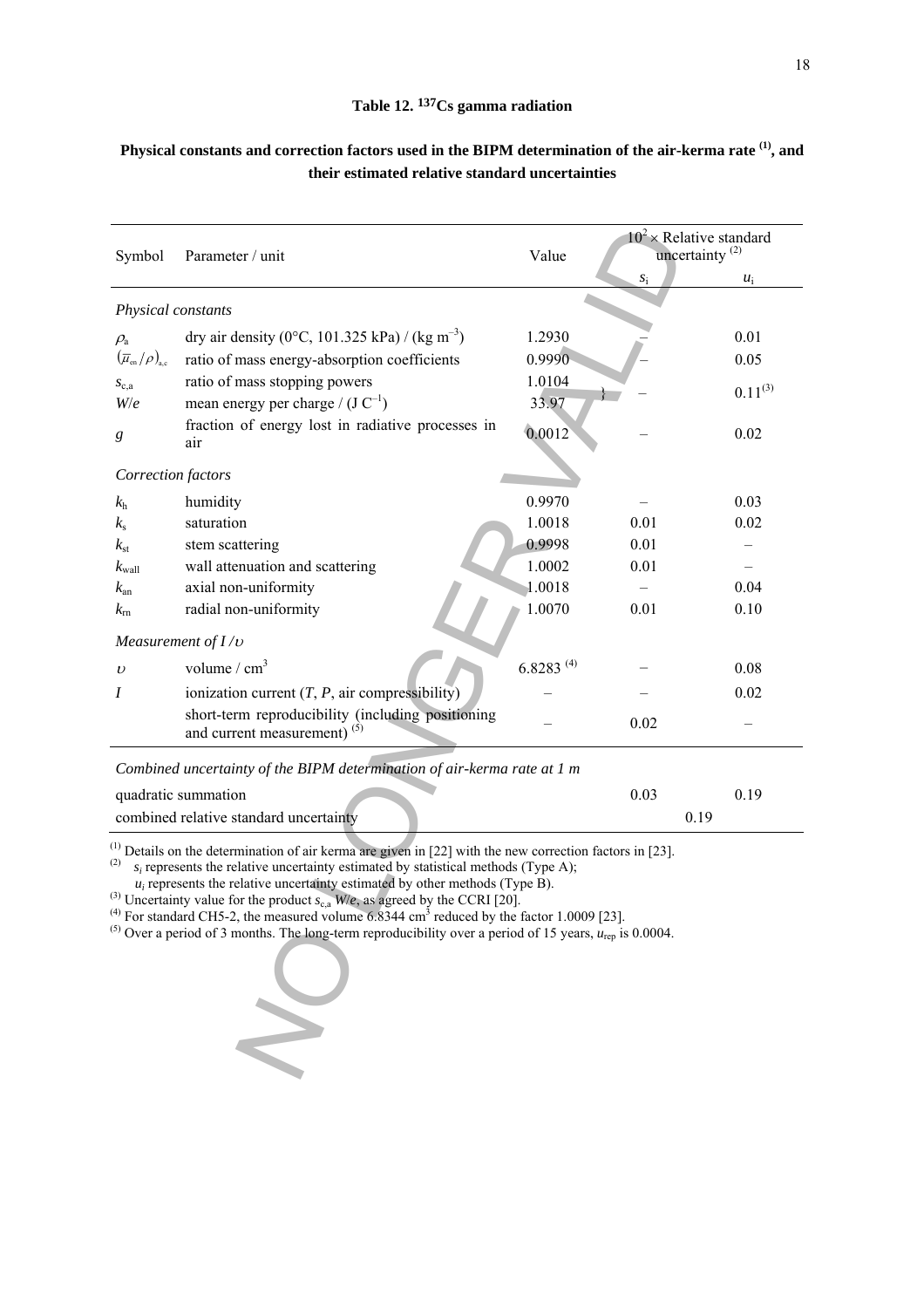**Physical constants and correction factors used in the BIPM determination of the air-kerma rate at 3 m and the ambient dose equivalent rate (1), and their estimated relative standard uncertainties** 

| Symbol                                                              | Parameter / unit                                                                              | Value          | $10^2 \times$ Relative standard<br>uncertainty $^{(2)}$ |              |  |
|---------------------------------------------------------------------|-----------------------------------------------------------------------------------------------|----------------|---------------------------------------------------------|--------------|--|
|                                                                     |                                                                                               |                | $S_1$                                                   | $u_i$        |  |
| Physical constants                                                  |                                                                                               |                |                                                         |              |  |
| $\rho_{\rm a}$                                                      | dry air density (0°C, 101.325 kPa) / (kg m <sup>-3</sup> )                                    | 1.2930         |                                                         | 0.01         |  |
| $\left(\overline{\mu}_{\text{\rm en}}/\rho\right)_{\text{\rm a.c}}$ | ratio of mass energy-absorption coefficients                                                  | 0.9990         |                                                         | 0.05         |  |
| $S_{c,a}$                                                           | ratio of mass stopping powers                                                                 | 1.0104         |                                                         | $0.11^{(3)}$ |  |
| W/e                                                                 | mean energy per charge / $(J C^{-1})$                                                         | 33.97          |                                                         |              |  |
| g                                                                   | fraction of energy lost in radiative processes in<br>air                                      | 0.0012         |                                                         | 0.02         |  |
| Correction factors                                                  |                                                                                               |                |                                                         |              |  |
| $k_{\rm h}$                                                         | humidity                                                                                      | 0.9970         |                                                         | 0.03         |  |
| $k_{\rm s}$                                                         | saturation                                                                                    | 1.0018         | 0.01                                                    | 0.02         |  |
| $k_{\rm st}$                                                        | stem scattering                                                                               | 0.9998         | 0.01                                                    |              |  |
| $k_{\text{wall}}$                                                   | wall attenuation and scattering                                                               | 1.0008         | 0.01                                                    |              |  |
| $k_{\rm an}$                                                        | axial non-uniformity                                                                          | 1.0004         |                                                         | 0.04         |  |
| $k_{\rm rn}$                                                        | radial non-uniformity                                                                         | 1.0004         | 0.01                                                    | 0.10         |  |
|                                                                     | Measurement of $I/v$                                                                          |                |                                                         |              |  |
| $\upsilon$                                                          | volume / $cm3$                                                                                | $6.8283^{(4)}$ |                                                         | 0.08         |  |
| Ι                                                                   | ionization current $(T, P, \text{air compressibility})$                                       |                |                                                         | 0.02         |  |
|                                                                     | short-term reproducibility (including positioning<br>and current measurement)                 |                | 0.10                                                    |              |  |
|                                                                     | Combined uncertainty of the BIPM determination of air-kerma rate at 3 m                       |                |                                                         |              |  |
|                                                                     |                                                                                               |                | 0.10                                                    | 0.19         |  |
| quadratic summation<br>combined relative standard uncertainty       |                                                                                               |                |                                                         | 0.21         |  |
|                                                                     |                                                                                               |                |                                                         |              |  |
|                                                                     | Combined uncertainty of the BIPM determination of ambient dose equivalent rate at 3 m         |                |                                                         |              |  |
| $K_{\rm BIPM}$                                                      | air-kerma rate at 3 m                                                                         |                | 0.10                                                    | 0.19         |  |
|                                                                     | $\dot{H}^*(10)/\dot{K}$ ratio of the ambient dose equivalent to air kerma<br>/ $(Sv Gy^{-1})$ | 1.216          |                                                         | 0.45         |  |
|                                                                     | quadratic summation                                                                           |                | 0.10                                                    | 0.49         |  |
| combined relative standard uncertainty                              |                                                                                               |                | 0.50                                                    |              |  |

<sup>(4)</sup> For standard CH5-2, the measured volume  $6.8344 \text{ cm}^3$  reduced by the factor 1.0009 [23].

 $u_i$  represents the relative uncertainty estimated by other methods (Type B).

<sup>&</sup>lt;sup>(3)</sup> Uncertainty value for the product  $s_{c,a}$  *W/e*, as agreed by the CCRI [20].